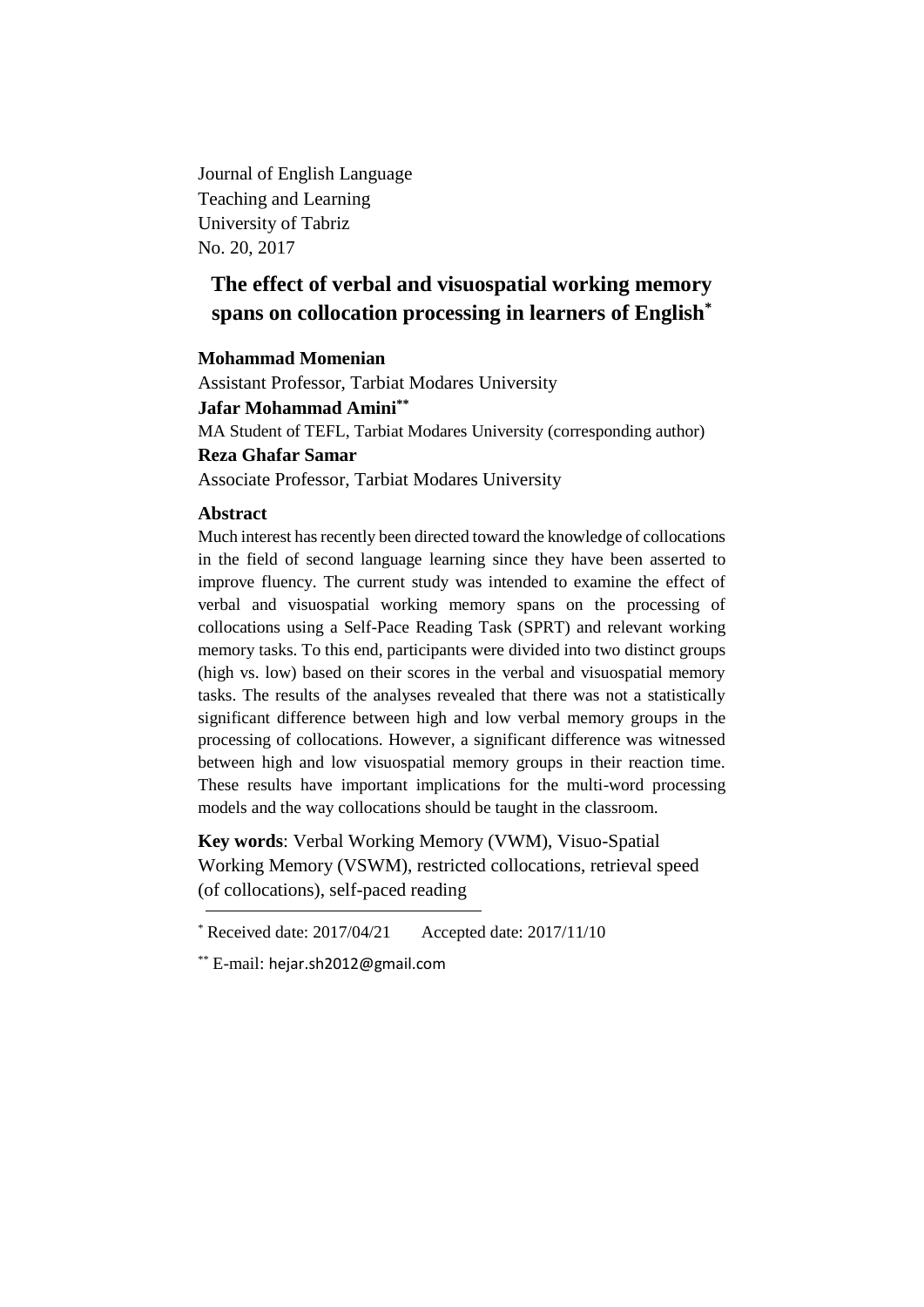#### **Introduction**

Language learning is a complex process which shares a lot with many disciplines such as psychology, neurology, sociology of language, and some others. Psychology of language as one of the aforementioned fields of study which is technically named psycholinguistics deals with complex psychological processes performed in the mind such as comprehension and production of language, be it the first or second language.

The interaction between language and other general cognitive systems has recently attracted a lot of attention such as different types of memory systems. Working Memory (WM) as one of the types has been proclaimed as "perhaps the most significant achievement of human mental evolution" (Goldman-Rakic, 1992). It is itself considered as a multi-component model which is divided into four components: a phonological loop which is a temporary verbal or phonological storage system (also named verbal/acoustic); a visuospatial sketchpad, a storage system for form and location of objects; a central executive, a limited-capacity attentional system (Baddeley & Hitch, 1974); and a recently added component named the episodic buffer (Baddeley, 2000).

Efficiently communicating in a language such as English requires not just utilizing grammar rules and vocabulary items but formulaic language such as collocations as well. Due to the prefabricated state of collocations, these constructions which also compose a considerable portion of everyday language incur a lower processing load, promote natural language use, and improve language fluency (Wray, 2002). Also, due to working with ready-made sets of words, the learners' task is easier (Chon & Shin, 2013).

#### **Collocation**

The origin of the word collocation goes back to the 17th century when for the first time Francis Bacon used it in his book titled 'Natural History'. However, at that time he did not use it as a linguistic term and it was about a century later when in 1750 it was used as a linguistic term referring to the linear gathering of words (Palmer, 1933). Of noteworthy is the point that it was not used in a way that is reminiscent of its present day use until in the 1930s, it was defined as "units of words that are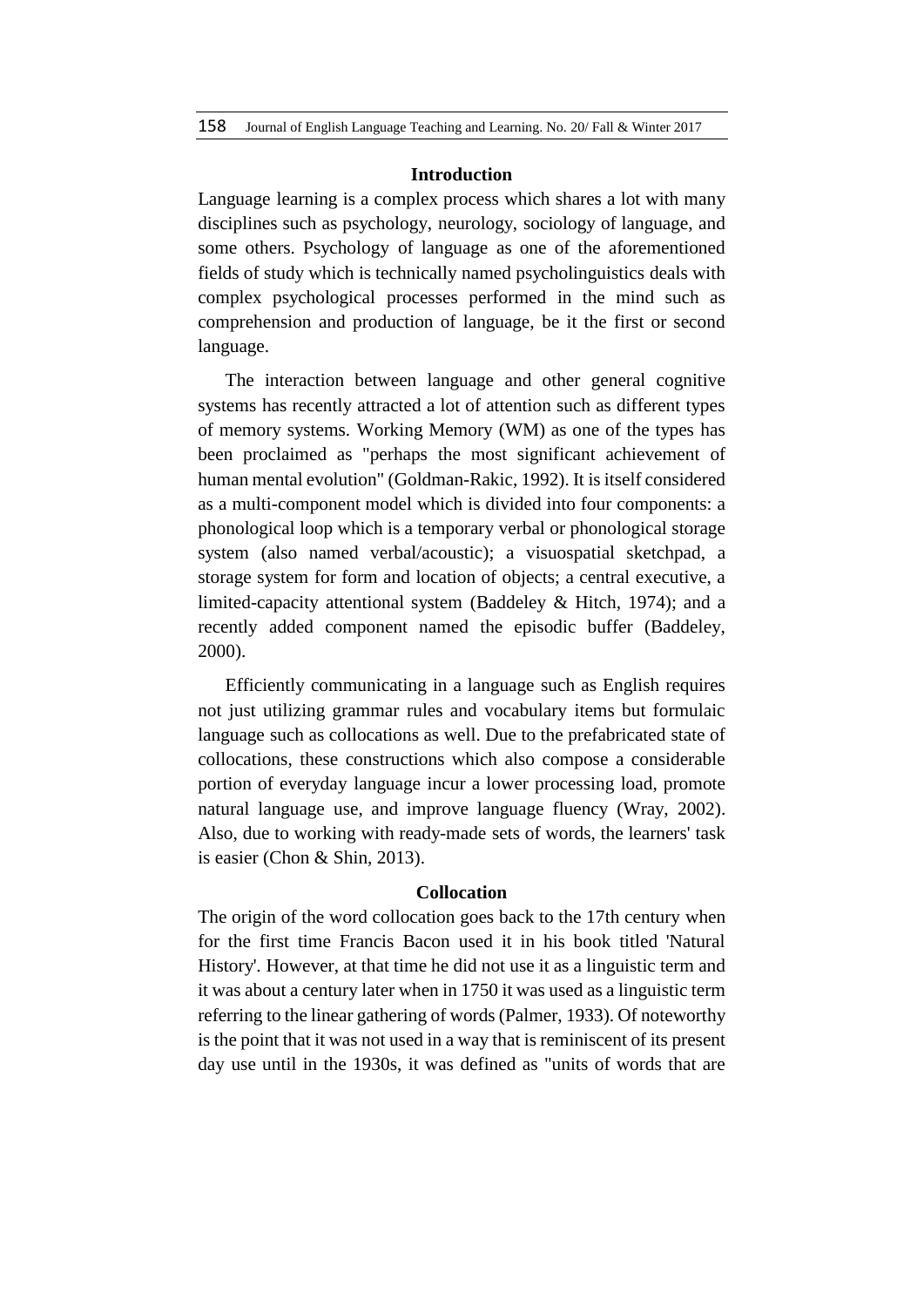more than single words" (Ibid, p. 4). This very definition is closer to the more recent uses such as that of Oxford Collocations Dictionary (2002) that is: "the way words combine in a language to produce natural sounding speech and writing" (Deuter & Lea, 2002, p. vii).

## **Approaches to the study of collocations**

There are heterogeneous definitions of the word collocation. Nonetheless, it has traditionally been investigated through two main viewpoints each concentrating on specific characteristics of collocations (Barfield & Gyllstad, 2009). In the first one which is known as frequency-based approach, it is the frequency or statistics of collocations which has gained attention (Halliday, 1966; Sinclair, Jones, & Daley, 2003). In other words, frequency perspective is taken to examine collocations within this first approach. Computational Linguistics and Corpus Linguistics are some of the fields whose proponents are predominantly adopting the approach.

In the 1940s, research on collocation in Russia led to the birth of a second approach to the study of collocations named phraseological approach (Cowie, 1998). Cowie (1981) mostly categorizes word combinations into two groups: 'formulae' and 'composites'. The first category is a sentence-length unit which usually has pragmatic functions while the latter unit is from a level lower than a sentence level.

Collocations, as Cowie (1981) believes, are of the composite type and are of such units "which permit the substitutability of items for at least one of its constituent elements (the sense of the other element, or elements, remaining constant)" (p. 224). The example he makes is the phrase 'run a business' in which the last component (i.e. business) could be replaced with many words such as a theater or a company.

Cowie (1994) believes collocations are transparent and in most cases lexically variable but they also have some other characteristics such as arbitrary limitations of choice. 'Cut one's throat', 'slash one's wrist', '\*slash one's throat', and '? cut one's wrist' are some of the examples that he uses to exemplify his point. Furthermore, he puts forward another sub-class named 'restricted collocations'. It seems that the term comes from Aisenstadt (1979) and is defined as "wordcombinations in which one element (usually the verb) [has] a technical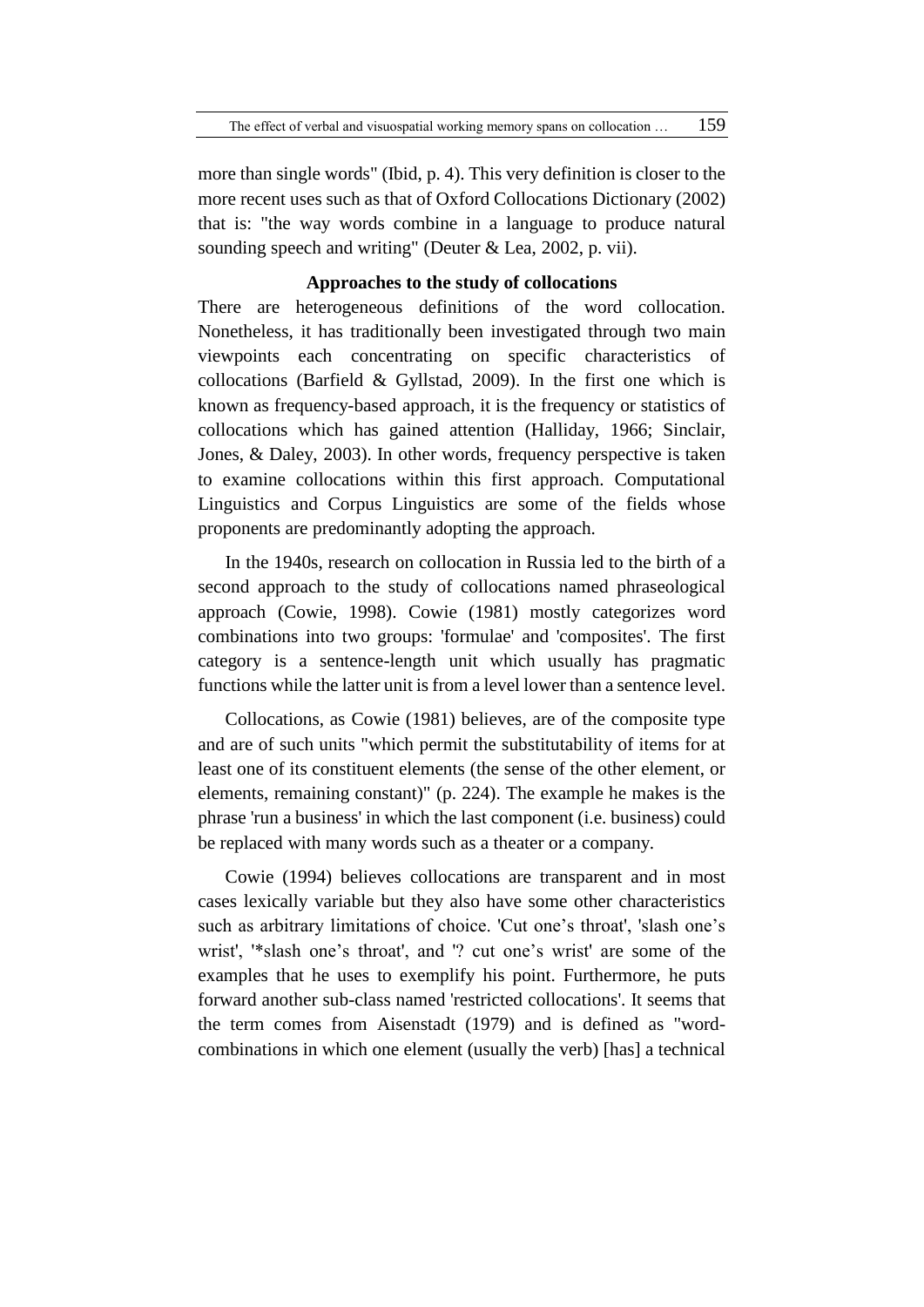sense, or a long-established figurative sense which [has] lost most of its analogical force" (Cowie, 1991, p. 102).

Cowie further tries to clarify the term (i.e. restricted collocation) and mentions its salient characteristics. In verb  $+$  object noun combinations, some semantic properties could be attributed to the verb. Either it has a long-established figurative sense such as 'reach an agreement' or is of a delexical type such as take, put, give, have, etc. He also proposes a criterion named substitutability, that is, this specific type of collocations – to a more extent – limits the number of lexical items appropriate to substitute for the original one(s). This rule applies to both components (i.e. verb and object noun) meaning that there are few words to substitute for the words while retaining the meaning as a restricted collocation. This last aspect of substitutability – sometimes called commutability  $-$  is so significant a factor in the phraseological approach that can distinguish it from the other types of collocations.

## **Types of collocations**

According to Howarth (1996), there are two types of collocations named grammatical composites and lexical composites which are classified using the word class of the constituent words. In the first category belonging to grammatical composites, combinations such as preposition + noun, and adjective + preposition compose the collocation and for the other type, nouns, verbs, adjectives and adverbs in different combinations are the constituent components of the (lexical) collocations.

# **Working memory**

In cognitive psychology, WM is referred to that part of memory in which besides preserving task-relevant information, a cognitive task is performed on information (Baddeley & Hitch, 1974; Daneman & Carpenter, 1980). In other words, WM which is also a capacity-limited part of the human cognition, as well as briefly storing information like STM, manipulates information so as to organize it with the pre-existing knowledge and delivers it to the Long-Term Memory (LTM) or might disregard it and subsequently allows it to be removed from memory (Baddeley, 2007).

To put it another way, WM helps to temporarily store information in STM and process it to become more stable in LTM or be expunged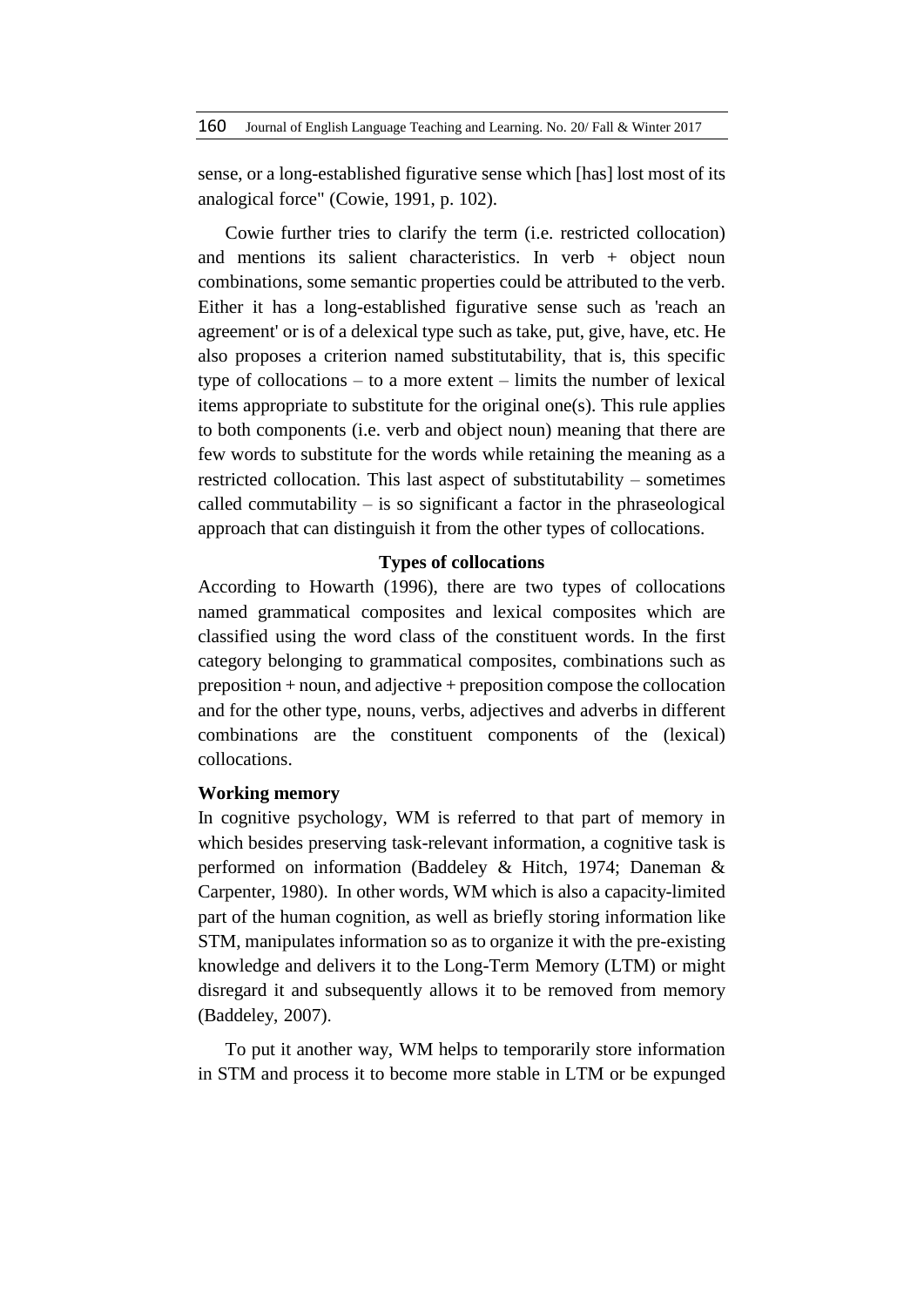instead. What is significant regarding WM is not the storing part but the other side which concerns its processing ability and applying it to complex cognitive tasks such as reasoning, comprehension, and certain types of learning (Baddeley, 1992). That means it is the functional role WM plays in complex cognition which has given it a high-profile.

# **Components**

Having performed some experiments on participants and requiring them to perform reasoning, comprehension, and learning tasks simultaneously, Baddeley and Hitch (1974) had come to the conclusion that they should revise the modal model of memory to a multicomponent one. Thus, pondering over WM, they claimed it has three components: an attentional control, assisted by two other subsystems named visuospatial sketch pad and phonological loop (Baddeley, Gathercole, & Papagno, 1998) which are visual storage and processing and its acoustic/verbal counterpart, respectively. Although previously it had three components, a fourth component has recently been proposed by Baddeley (2000) and has been named episodic buffer.



*Figure 2.1* First model on working memory components. Reprinted from *Working Memory*

, by Baddeley and Hitch,1974 , New York, NY: Mackerlin Press.

# **Central executive**

Central executive (also named attentional control) is the most significant component of WM in that it controls attention and warrants resources to be correctly directed and properly utilized to attain the goals they have been set for. It has neither storage capacity nor interface ability (to link WM to LTM). It only focuses, divides, and switches attention between the other resources. It is this component of the model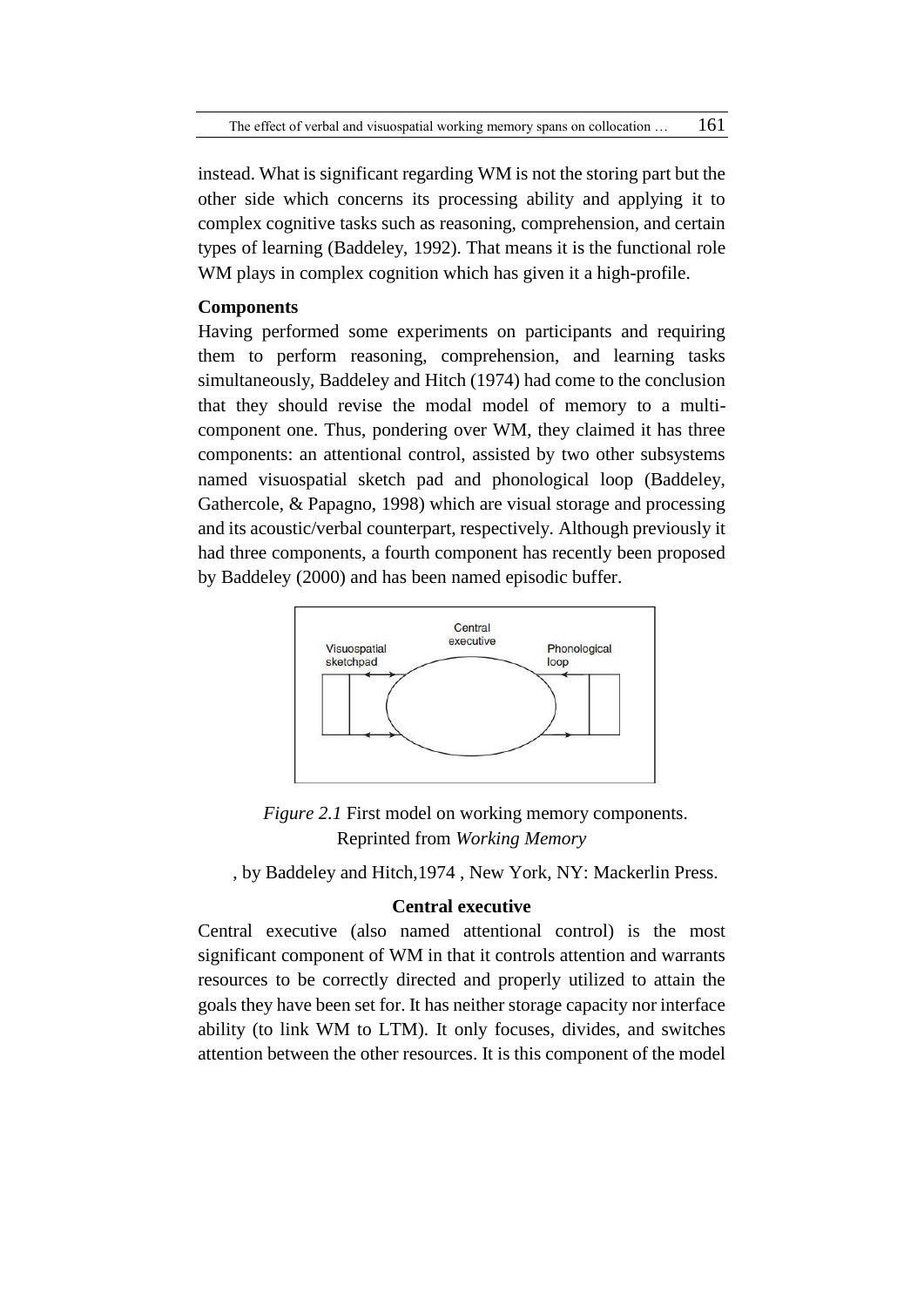which controls attention so as to retrieve long-term knowledge and/or to integrate information from different subsystems of WM (i.e. the loop and the sketchpad) especially when there are effortful and attentiondemanding processes (Allen, Baddeley, & Hitch, 2006).

# **Episodic buffer: a new component to the 1974 model**

This new component is an almost recent addition to the Baddeley and Hitch model (1974) and could be considered as the greatest change to the model (Baddeley, 2000). This entirely new component is usually depicted as a multimodal temporary store. That means it does not hold information in a single modality such as visual or spatial or auditory or kinesthetic but it can handle all these modalities at the same time.

Baddeley (2007) defines the buffer as: "…a temporary storage system that is able to combine information from the loop, the sketchpad, long-term memory, or indeed from perceptual input, into a coherent episode." (p. 148)

The reason for the revision of the original model was that there was no link between WM and LTM and also the way separate modalities could be integrated together had not been specified. This buffer provides us with the aforementioned link and in this way it helps us draw back our previous knowledge (from LTM) during the ongoing memory and processing tasks. This link could be considered as the key theoretical breakthrough to the original version of the 1974 model.

To sum up, episodic buffer performs the following roles: 1. Linking WM to LTM so as to retrieve information from LTM into WM; 2. backing up the two slave systems by offering an extra storage mechanism; and 3. Binding and integrating information in LTM.

#### **Phonological loop**

Phonological loop, a component of WM, is specified as a slave system in a way that it only temporarily stores information and takes a passive role in manipulating it. That means it applies nothing to the information except for keeping it until central executive does the manipulation. Phonological loop is a storage buffer to remember small bits of heard information over a matter of seconds (Baddeley & Hitch, 1974).

To prevent any misunderstanding, it is needed to explain that some terminologies have changed during time and working memory (WM) is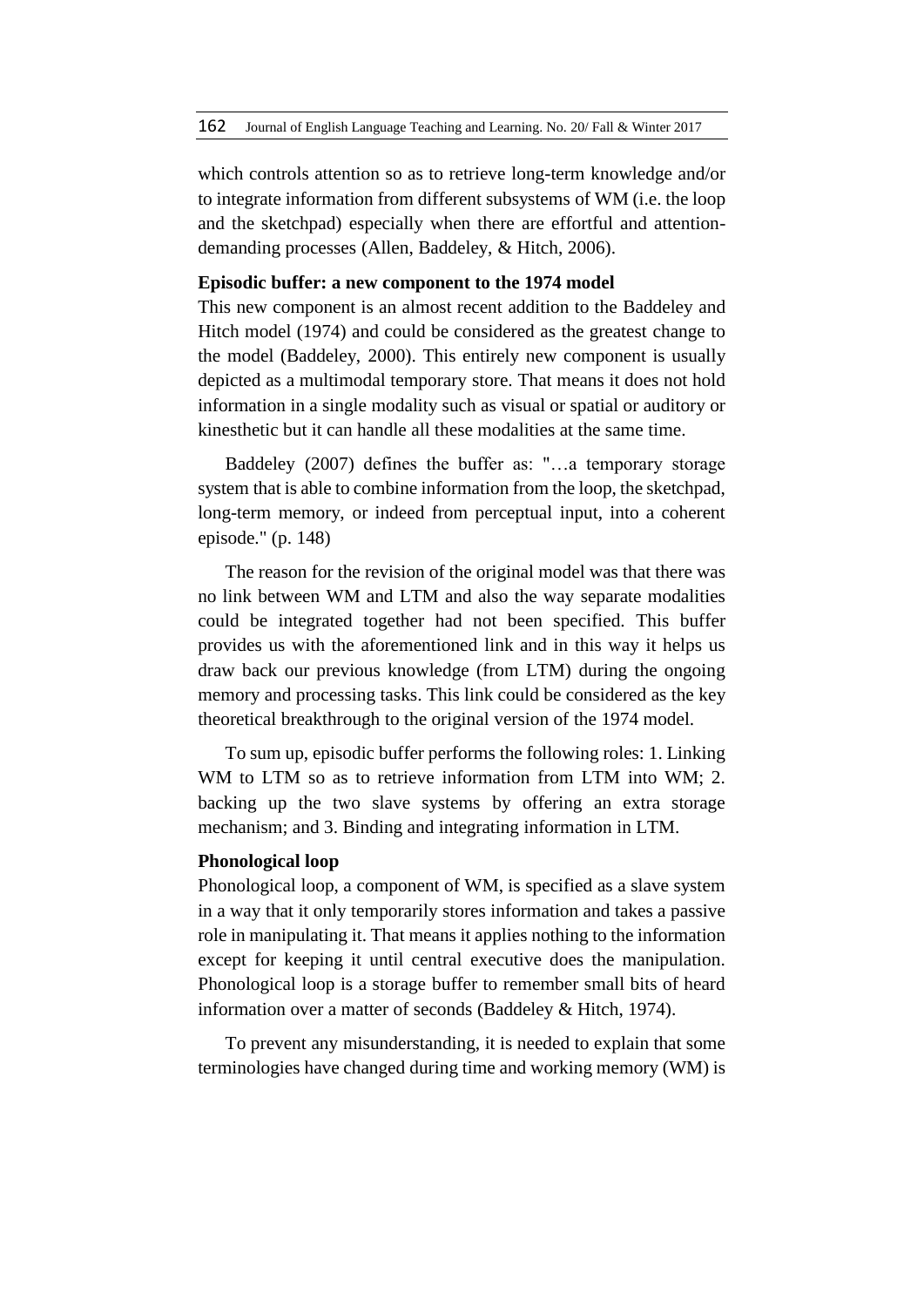by no means an exception. One of such changes is using terms phonemic buffer/loop (Baddeley & Hitch, 1974) and the articulatory loop (Baddeley, 1986) to refer to the phonological loop component of WM (Baddeley, 1992). Due to storing heard information in this component, it is also called verbal and/or acoustic WM (Baddeley, 2003).

Also, using the term Phonological Short-Term Memory (PSTM) is another change in terminology which is usually interchangeably applied for phonological loop component of WM (e.g. Bishop, 2006; Kormos & Safar, 2008; Masoura & Gathercole, 1999; Papagno & Vallar, 1992). It seems necessary to disambiguate readers of the point that PSTM is so commonly used that most articles investigating WM components adopt PSTM other than Phonological WM. Furthermore, when retention of small bits of verbal information over a brief interval is intended for performance on specific types of task, the term phonological or verbal STM is used accordingly (Skrzypek & Singleton, 2014).

# *Visuospatial sketchpad*

The third and last component of Baddeley and Hitch model of 1974 is visuospatial sketchpad. Exactly the same as phonological loop, this one is also a slave and passive repository of information meaning that it is not in any way clever (Baddeley, 1986). In other words, it just holds visual and spatial information over short periods of time until at a proper time, the information is called up during thinking, remembering, and processing tasks (Logie, 1995). Therefore, supporting visuospatial short-term memory (VSSTM) is the responsibility of this component of WM. As the name implies, the visuospatial sketchpad stores two kinds of information: One is visual and related to the form of objects and the other is spatial and linked to their location.

Due to fewer number of studies on VSSTM in comparison to PSTM, to better depict VSWM, Baddeley (2007) has in his recent writing expanded the role of the sketchpad claiming: "The sketchpad is a subsystem that has evolved to provide a way of integrating visuospatial information from multiple sources, visual, tactile and kinesthetic, as well as from both episodic and semantic long-term memory." (p. 101).

So far, a larger body of research on the interaction between WM and language components has only attended to Verbal Working Memory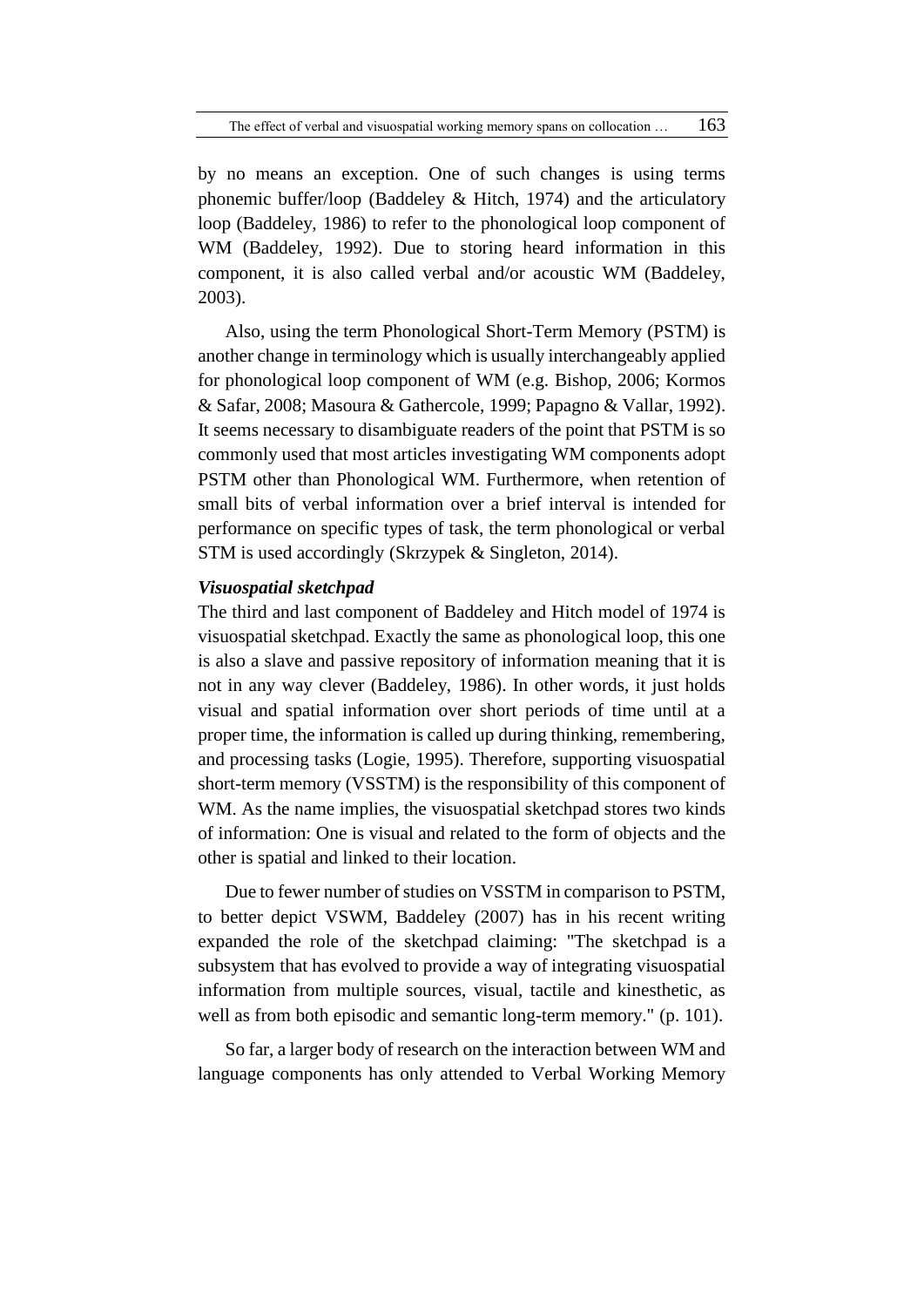(VWM) (e.g. Ellis, 1996; Ellis & Sinclair, 1996). vocabulary as one of the components of language has received the lion's share in this regard (e.g. Gathercole, Willis, Emslie, & Baddeley, 1992; Skrzypek, 2009). However, when it comes to Visuospatial Working Memory (VSWM), there is a dearth of research on how it can interact with language components specifically multi-word chunks such as collocations which have a direct relation with processing models. Recently, there have been calls to do more research on VSWM and how it interacts with other cognitive functions (Lilienthal, Hale, & Myerson, 2014; Rowe, Hasher, & Turcotte, 2008).

Regarding collocations, it can be claimed that in one of the approaches to their study, phraseological approach, semantic properties of collocations is heeded to (Cowie, 1981; Gitsaki, 1999). It is within this second approach that impacts of VSWM could be searched for since it could be maintained that semantic non-transparency of a word in a restricted collocation, which is the required condition for this type of collocations, might result in stimulating an imaginary state or a mental image in mind in which visualization might be activated (Gyselinck, De Beni, Pazzaglia, Meneghetti, & Mondoloni, 2007).

This imagination could possibly interact with the VSWM of a language learner, the component of WM which to a great extent has been neglected in discussions relating to the collocations. This may be considered as the foundation to start searching for any probable impact of VSWM on collocations.

Hence, the study aimed at seeking answers to the following questions:

- 1. Is there any significant difference between individuals with high VWM span and those with low VWM span in the processing of restricted collocations?
- 2. Is there any significant difference between individuals with high VSWM span and those with low VSWM span in the processing of restricted collocations?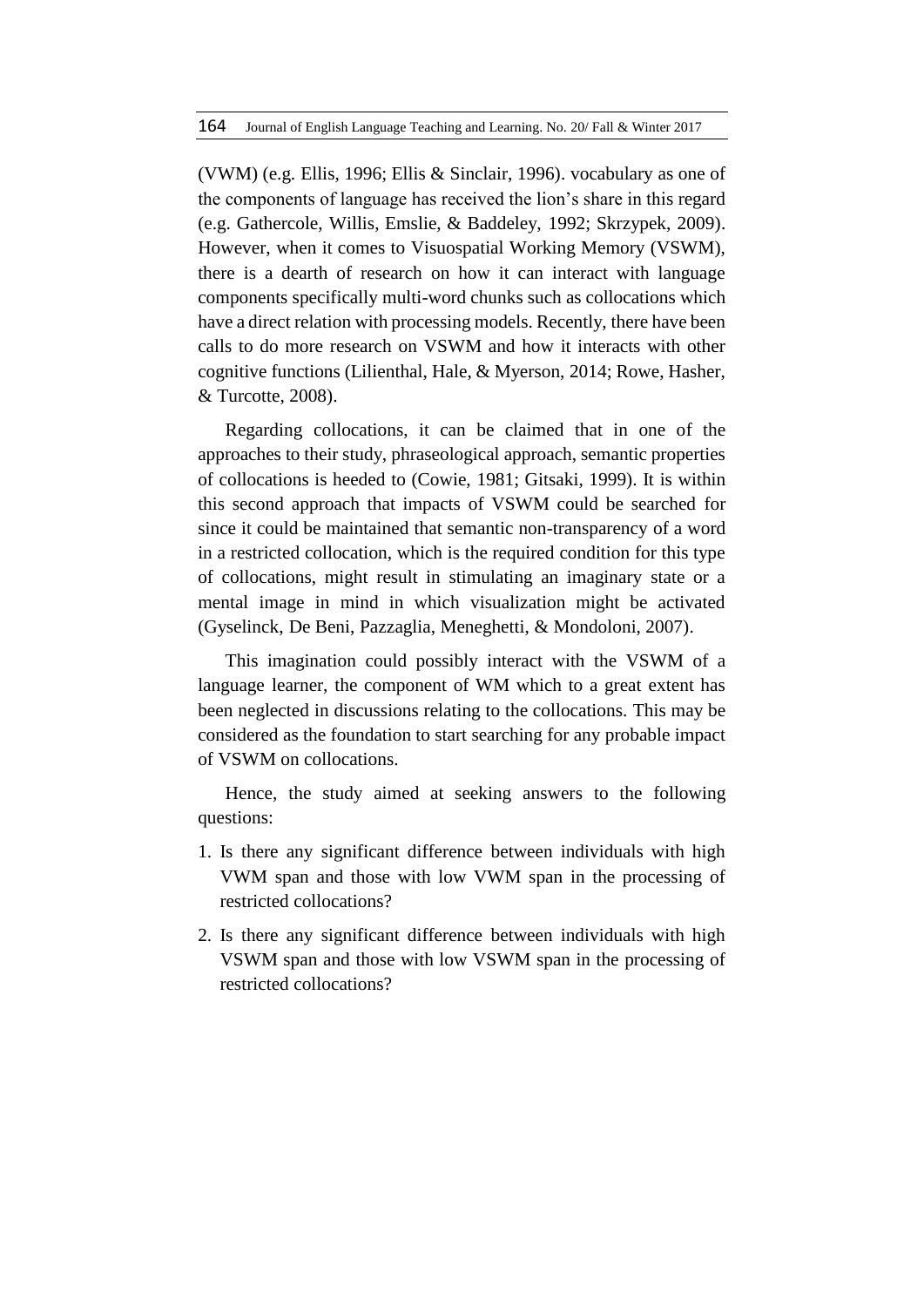#### **Literature review**

Most of studies on PSTM have attributed it to vocabulary in child L1 (Gathercole et al., 1992; Jarrold, Cowan, Hewes, & Riby, 2004) and L2 learning (French, 2004). Additionally, it has been found to be beneficial to adult L2 learning (Skrzypek, 2009) as well. In general, it seems that it is in the early stages of language acquisition that the relationship between PSTM and both vocabulary and grammar is at the highest state (e.g. Gathercole, Service, Hitch, Adams, & Martin, 1999; Jarrold et al., 2004; O 'brien et al., 2006).

Accordingly, the more proficient a child becomes in his/her L1, the less link is observed between vocabulary and PSTM (Costanza Papagno, Valentine, & Baddeley, 1991). Nonetheless, in adult L2 learners, PSTM and subsequent vocabulary learning are highly correlated but merely for a relatively early stages of L2 proficiency (i.e. elementary) and a little more advanced level (i.e. pre-intermediate), and not for the more advanced levels (Skrzypek, 2009).

This has provoked researchers to think of PSTM as a rudimentary language learning device for the early stages of L2 learning. In support of the claim, O 'brien et al. (2006) assert that PSTM facilitates vocabulary learning at initial stages of L2 learning but in a short time, at a relatively automatic vocabulary access level, PSTM assists L2 learners in learning more complex structures. It is, therefore, advocated that both vocabulary and grammar are generally limited by individuals' PSTM (Ellis, 1996).

In a study on formulaic language, Jiang & Nekrasova (2007) conducted a study on native and non-native English learners. They found out that both natives and non-natives had processed formulaic language faster than non-formulaic language but with few errors for the non-natives.

Considering collocations as "an important component of fluent linguistic production" (p. 4), Hyland (2008) asserts that such multiword expressions continuously pose problems for L2 learners and have largely been neglected in Second language acquisition (SLA) research (Nesselhauf, 2003). More importantly, these prefabricated structures (i.e. collocations) are in fact quite pervasive (Sinclair, 2004) and it has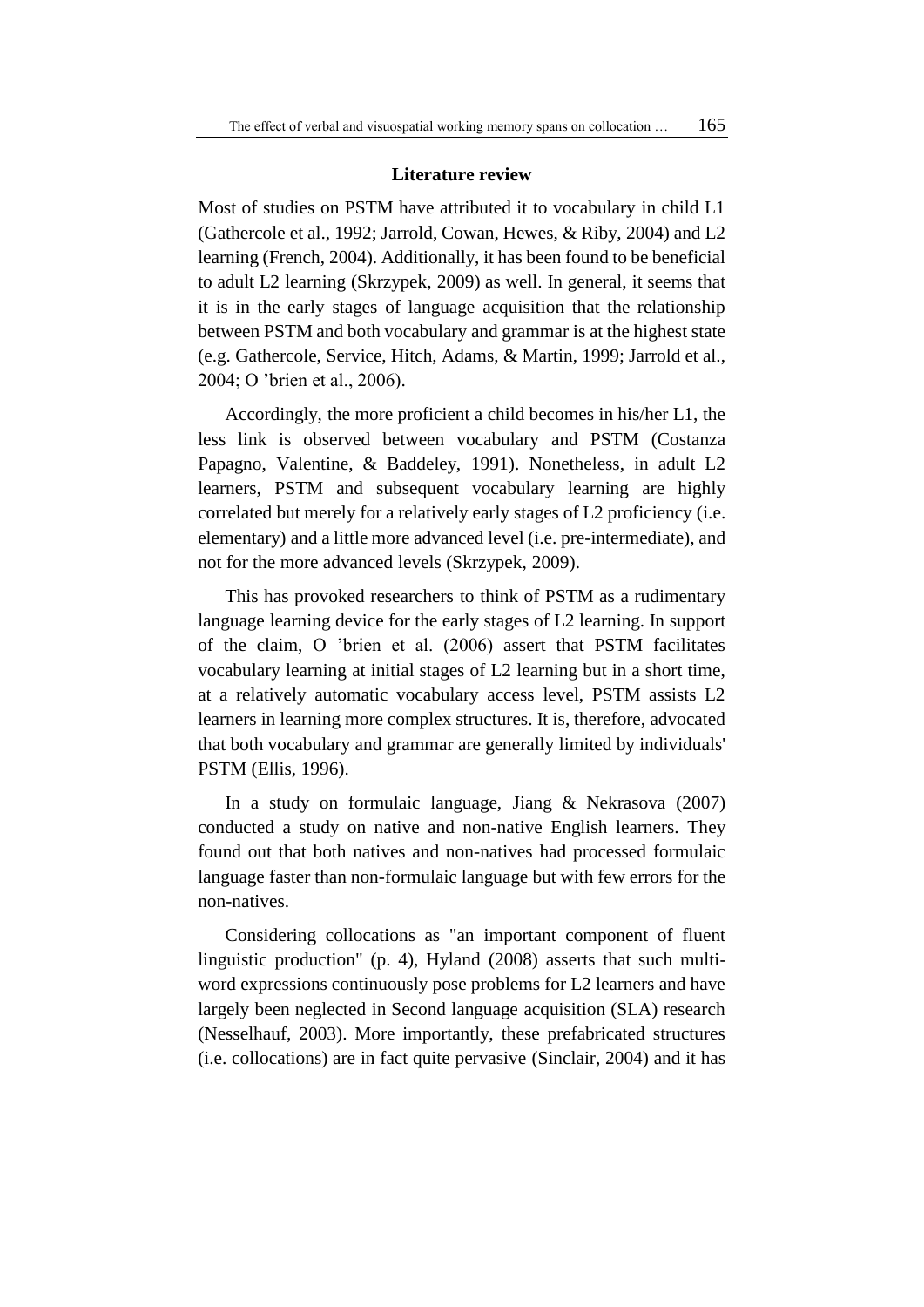been indicated that so as to effectively communicate in an L2, they are vital to a language learner (Palmer, 1933).

Collocation has become the focus of many studies such as the one conducted by Shokouhi and Mirsalari (2010) in which collocation knowledge was checked against general linguistic knowledge among Iranian EFL learners. Nonetheless, they could find no correlation between the two types of knowledge meaning that the two types of knowledge do not necessarily progress at the same rate.

In a study examining frequency effects on the comprehension of collocations, Jiang and Nekrasova (2007) reported faster processing for Korean learners of English. To test if the faster RTs are due to language proficiency, Siyanova-chanturia, Conklin, and Heuven (2011) searched for the possible effect of proficiency on high frequency collocations and noticed a processing advantage among highly proficient non-native learners for formulaic sequences over non-formulaic sequences while this was not the case with the low-proficiency non-native group. Nevertheless, no frequency effects were detected in processing lexical bundles by Valsecchi, Saage, White, and Gegenfurtner (2008). Accordingly, Han (2015) underscored that frequency along with speakers' proficiency plays the most significant role in processing.

Other than becoming fluent in an L2, collocations can improve retention of newly learned vocabulary items in the long-run. Ghezelseflou and Seyedrezaei (2015), for instance, conducted a study on the difference between retention quality of vocabulary items learned through collocations and those learned through traditional methods. The collected data indicated that words are retained for longer periods of time when learned through association with other words (i.e. in collocations).

Moreover, there seems to be few studies regarding the link between collocations and phonological STM. One of such studies is the one conducted by Bonk (2000) who states that "… [Elementary and intermediate L2 learners] may not have sufficient available processing capacity to pay careful attention to how words are conventionally combined" and if they are not certain of a correct L2 form, they use avoidance strategy or transfer it from their L1 to their L2. This resulted in proposing a hypothesis claiming that L1 transfer is more noticeable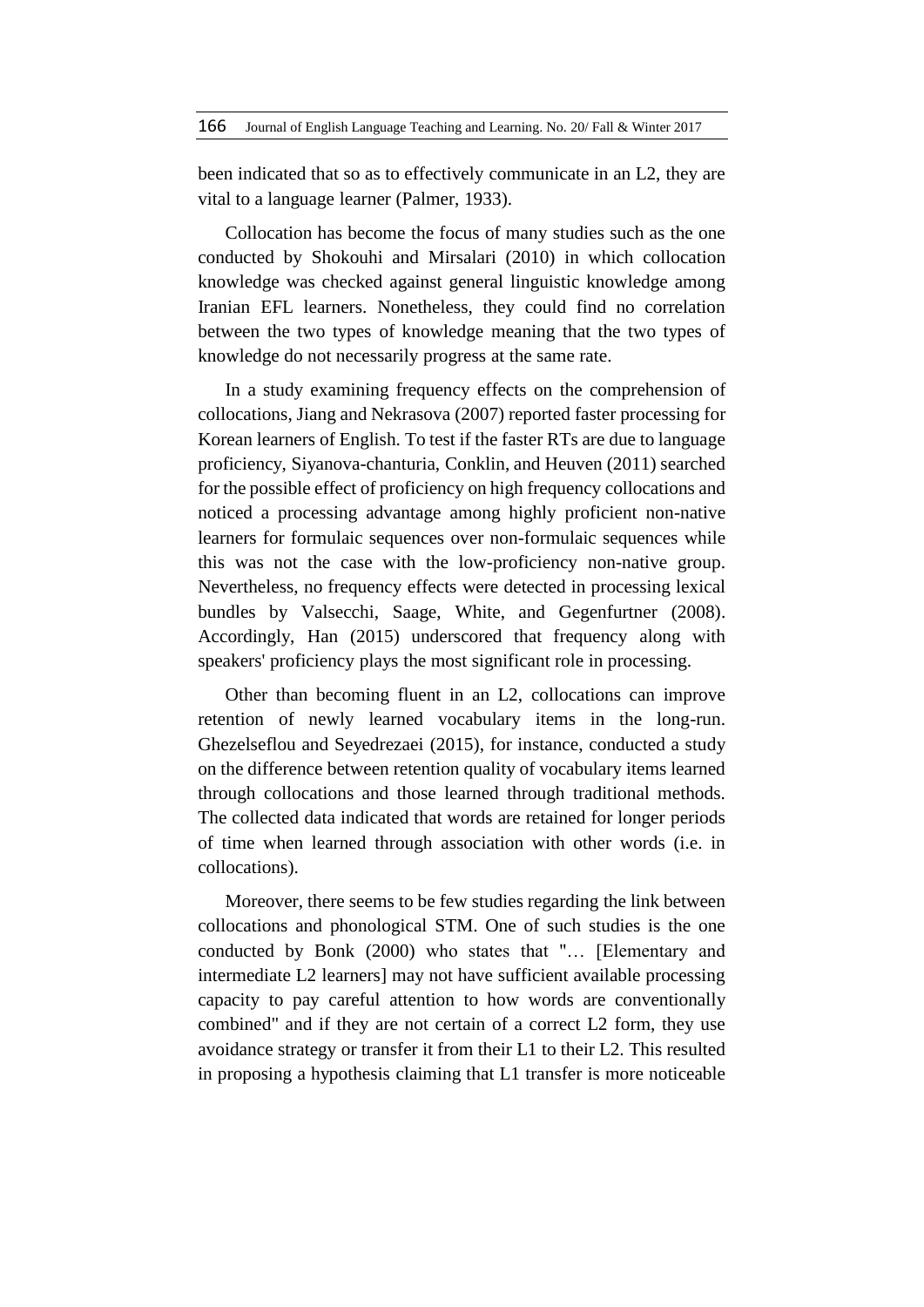The effect of verbal and visuospatial working memory spans on collocation  $\dots$  167

among learners with lower phonological STM than those with higher ones.

Most of this research has been on collocations in general and little attention has been directed toward specific types of collocations such as restricted collocations. With reference to the gaps in previously discussed research, as stated in the research questions, this study looks at a specific type of collocations (i.e. restricted collocations) and searches for any probable effect high or low VWM and VSWM spans on the reaction times latencies to comprehend such word cooccurrences.

## **Methodology**

#### **Participants**:

A total of 84 MA and PhD non-English major students willingly enrolled to participate in the research out of which only 43 participants could reach the cut-off score in the Quick OPT. To have more promising results, the data attained from two participants who scored beyond  $\pm 2$  SD in OPT or backward digit span or Corsi Block-tapping task and also two left-handed participants were excluded from all analyses, resulting in a final sample of 39 participants.

Data from all 39 participants were included in the second research question regarding the VSWM span groups; while only 26 of them could take part in the first research question (i.e. VWM span groups) and the rest were excluded due to their grouping process which will soon be explained.

The mean of participants' age for the VSWM phase of the study was 25.54 (SD: 2.25 and age range:  $32-23 = 9$ ) and except for two of the participants, the rest were all males (94.87 percent). The mean of participants' age range for the VWM phase was 24.8 (SD: 2.63 and age range: 32 - 23 =9) and except for one of the participants, the rest were all males (95.15 percent).

# **Instruments***:*

There were four instruments used for data collection purposes in this study including:

1. A quick OPT which was composed of 60 multiple-choice questions. It has been designed by Oxford University Press and University of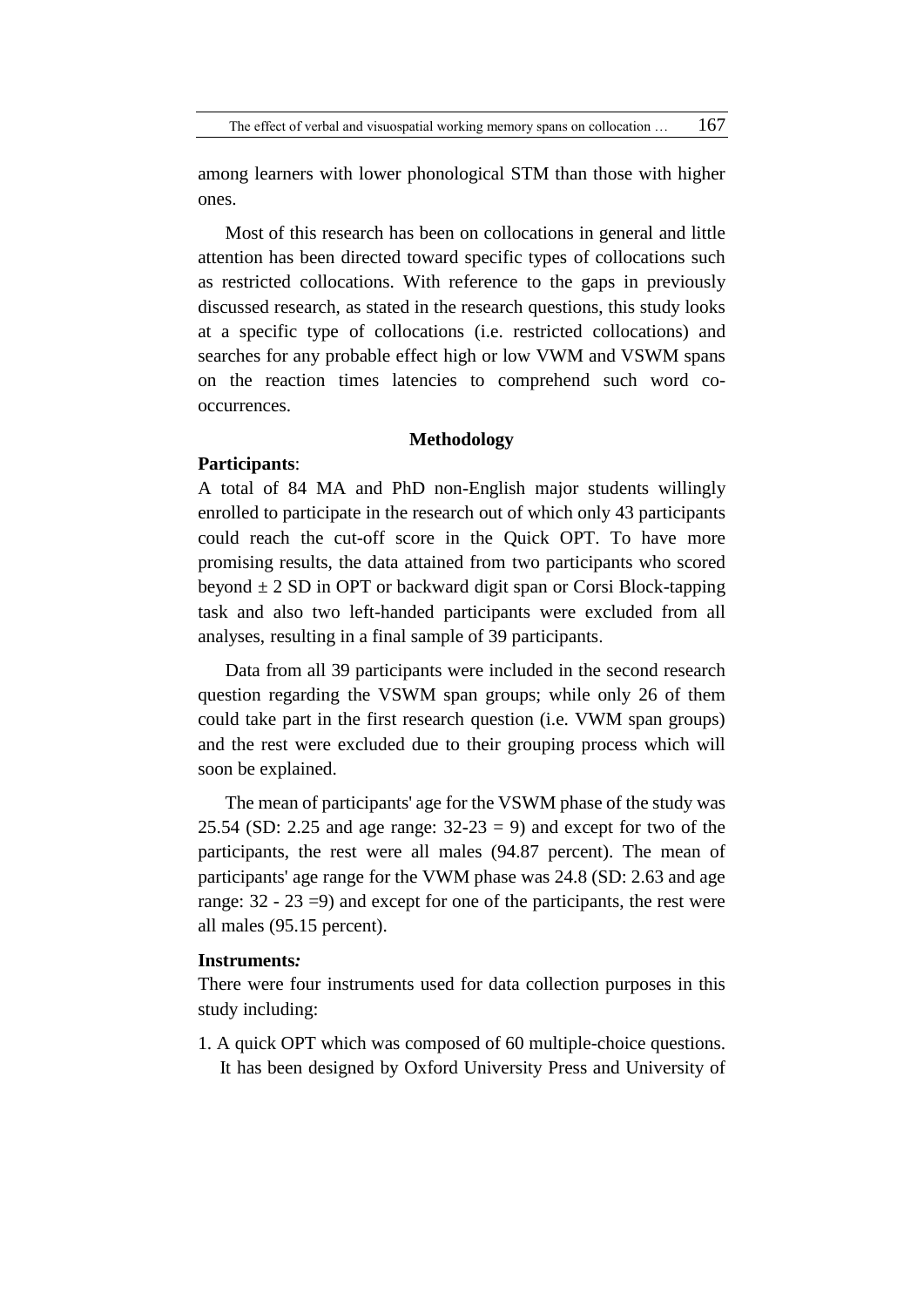Cambridge Local Examinations Syndicate and was downloaded from *[http://www.ccdnat.unimi.it/files/esempio\\_quickplacementtest](http://www.ccdnat.unimi.it/files/esempio_quickplacementtest-pen-paper6.pdf)[pen-paper6.pdf](http://www.ccdnat.unimi.it/files/esempio_quickplacementtest-pen-paper6.pdf)*

- 2. A computerized backward digit span task to gauge VWM span, downloaded from website *<http://www.millisecond.com/download/library/DigitSpan/>* and subsequently adapted to remove the first part (i.e. forward digit span) which was not needed for the current research.
- 3. A computerized Corsi Block-tapping task to measure VSWM span, adopted from website *[http://www.millisecond.com/download/library/CorsiBlockTapping](http://www.millisecond.com/download/library/CorsiBlockTappingTask/) [Task/](http://www.millisecond.com/download/library/CorsiBlockTappingTask/)*
- 4. A specifically designed Self-Paced Reading Task (SPRT) of collocations relevant to the purpose of the research which was run on DMDX (version 5.1.3004) designed by University of Arizona.

## **Procedure***:*

In order to better clarify the procedures, this section has to be explained in two parts: item development and testing sessions. In the first part, how the collocations have been chosen for the research purpose is in enough detail explained and in the second part, timing, locations, and testing sessions are expounded.

#### *Item development:*

The collocations needed for the research were of a type named restricted collocations but as it seems there is no book or corpus to have categorized them in this specific class. Therefore, these collocations had to be somehow subjectively found and selected according to their definition.

However, these constructions do not appear to be very frequent and had to be selected so meticulously that most upper-intermediate ESL learners be familiar with. Accordingly, the last resort to find such collocations was using a corpus (COCA in this case) to first detect the most frequent words and then check their collocations in a dictionary such as OXFORD or Longman Dictionary Of Contemporary English (LDOCE).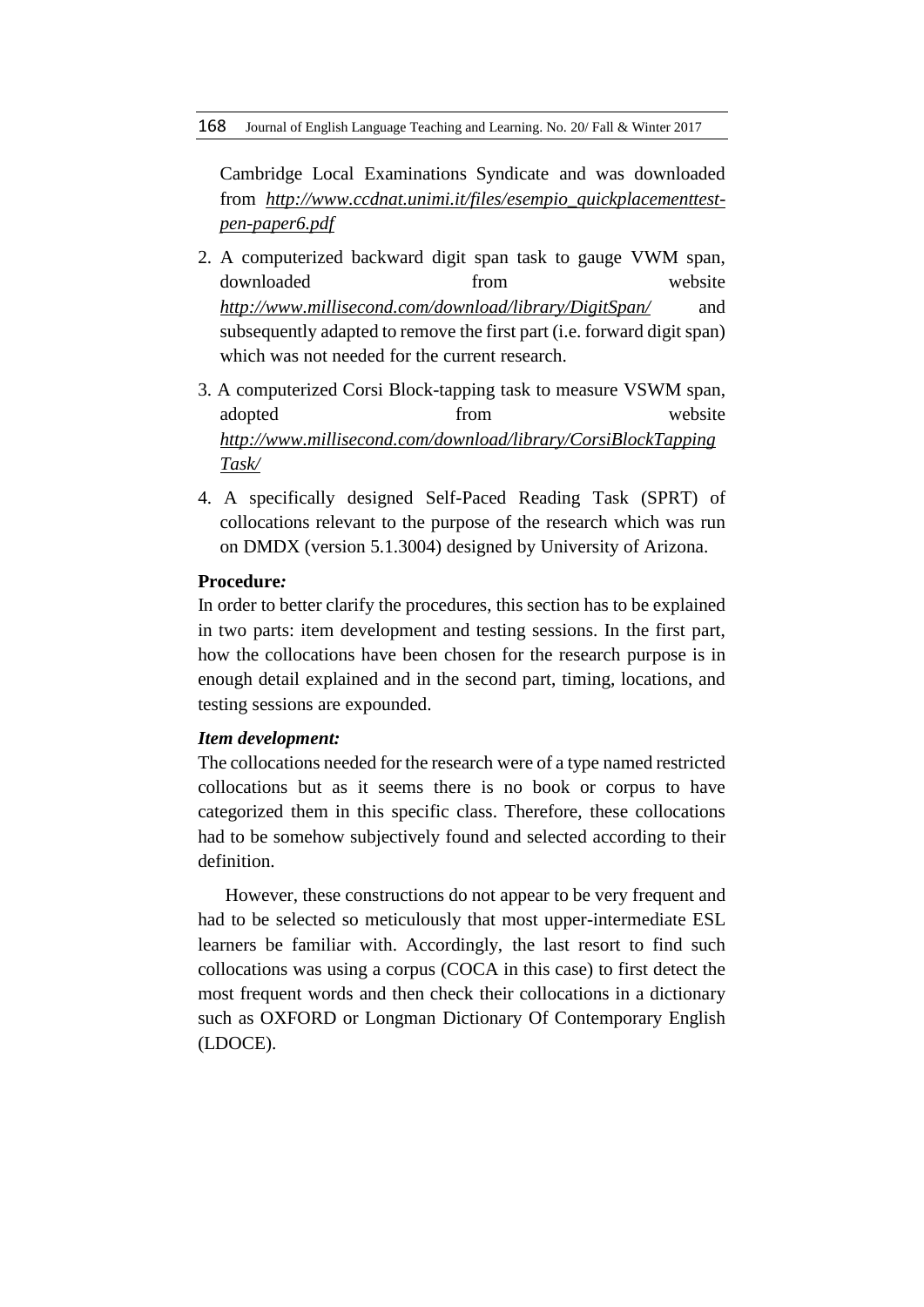To this end, 5000 most frequent words were downloaded from *<http://www.wordfrequency.info/free.asp>* which has been attained from Corpus Of Contemporary American English (COCA). Then, the most frequent adjectives, nouns, and verbs were found and subsequently checked in collocation section of each word in LDOCE. The following pictures are to clarify the explanations:



*Figure 3.1 A snapshot of the PDF document adopted from <http://www.wordfrequency.info/free.asp>*

| <b>B</b> Locars                                                                                                         |                                                                                                                                                                                               |                                                                                                                                                                          |                                                                                           |                                                                                                                                                             |
|-------------------------------------------------------------------------------------------------------------------------|-----------------------------------------------------------------------------------------------------------------------------------------------------------------------------------------------|--------------------------------------------------------------------------------------------------------------------------------------------------------------------------|-------------------------------------------------------------------------------------------|-------------------------------------------------------------------------------------------------------------------------------------------------------------|
|                                                                                                                         | Longman<br>Dictionary of Contemp                                                                                                                                                              | <b>El</b> LDOCES<br>$\Box$<br>OLLOCATIONS FROM THIS ENTRY                                                                                                                | $\times$                                                                                  | Home 1 Copy 1 Print 1 4 1 My Dictionary 1 Help                                                                                                              |
| Activator<br><b>Dictionary</b><br>debate                                                                                | Exercises<br><b>Grammar</b><br>de-bate <sup>1</sup> S2 W2 AC /drben/                                                                                                                          | <b>ADJECTIVES</b><br><b>e</b> considerable debate<br><b>o</b> lively debate<br>o intense debate                                                                          | Writies<br>Assistant                                                                      | <b>SCOLLOCATIONS</b><br>ullocations from this entry<br>ö<br>ations from other entries                                                                       |
| lee& check<br><b>Traia search</b><br><b>Promunctation nearch</b><br>demond search<br><b>CONTINEE</b><br>A <sub>2</sub>  | Word family<br>1 [uncountable and countab<br>time and in which people ex <b>c</b> a wider debate<br>+ the gun-control debate in o a public debate                                             | · a heated/fierce debate                                                                                                                                                 | iften continues for a long                                                                | Colocetors from the corpor<br><b>Q THESAURUS</b><br>Thesenes<br>۰<br>Longman Language Artivator                                                             |
| debate <sup>1</sup> , asun<br>debate <sup>2</sup> , verb<br>debater<br>debauched                                        | +> The new drug has become o national debate<br>debate over/about<br>. There has been widespre<br>** There was much lively de<br>+ A fierce debate raged ov                                   | · political debate<br><b>c</b> long-running debate<br><b>o</b> ongoing debate                                                                                            | medical profession.<br>genetically modified food.<br>nore time in the home.<br>the prize. | 2 PHILASE BANK<br>Shrapaz From this axtry<br>Phrasas from other antries<br>۰<br><b>C EXAMPLE BANK</b><br>Other distinsary availables                        |
| debauchery<br>de Beauvoir, Simone<br><b>Debenhams</b><br>debenture<br>debilitate<br>debilitating                        | debate between<br>" the ongoing debate between have a debate<br>our countryside<br>** Nuclear power has always<br>2 funcountable and countabl<br>people express different opli o debate rages | · provoke/spark/trigger debate<br><b>o</b> stifle debate                                                                                                                 | ta lobby over the future of<br>arable debate<br>lem, subject etc in which                 | <b>Exemples from the company</b><br><b>AN FRONUNCIATION</b><br>Practice your pronunciation<br>ъ<br><b>B</b> MISER NOTES<br>Add a note<br><b>Video nella</b> |
| <b>SEARCH RESULTS</b><br>debate <sup>1</sup> noin<br>dabate <sup>2</sup> verb<br><b>King and Country</b><br>debate, the | debate on/over/about<br>+ a debate on legalized gart<br>· a televised debate<br>have/hold/conduct a debate<br>be under debate.                                                                | <b>PHRASES</b><br>o be the subject of debate<br>** It would have been better to hold the debate during the day.<br>. What topics are under debate in Congress this week? |                                                                                           |                                                                                                                                                             |

*Figure 3.2 A snapshot of the Longman Dictionary Of Contemporary English (LDOCE)*

In so doing, 65 bi- and trigram (i.e. two- and three-constituent) restricted collocations were found. All these collocations were first checked in Oxford Dictionary Of Idioms (2<sup>nd</sup> edition) to ascertain none of them is an idiom. Furthermore, a familiarity scale list composed of 5 point Likert-scale items was designed for all collocations (n=65) and piloted among 27 upper-intermediate language learners in one of language institutes in Urmia, West Azerbayjan, Iran. Having piloted the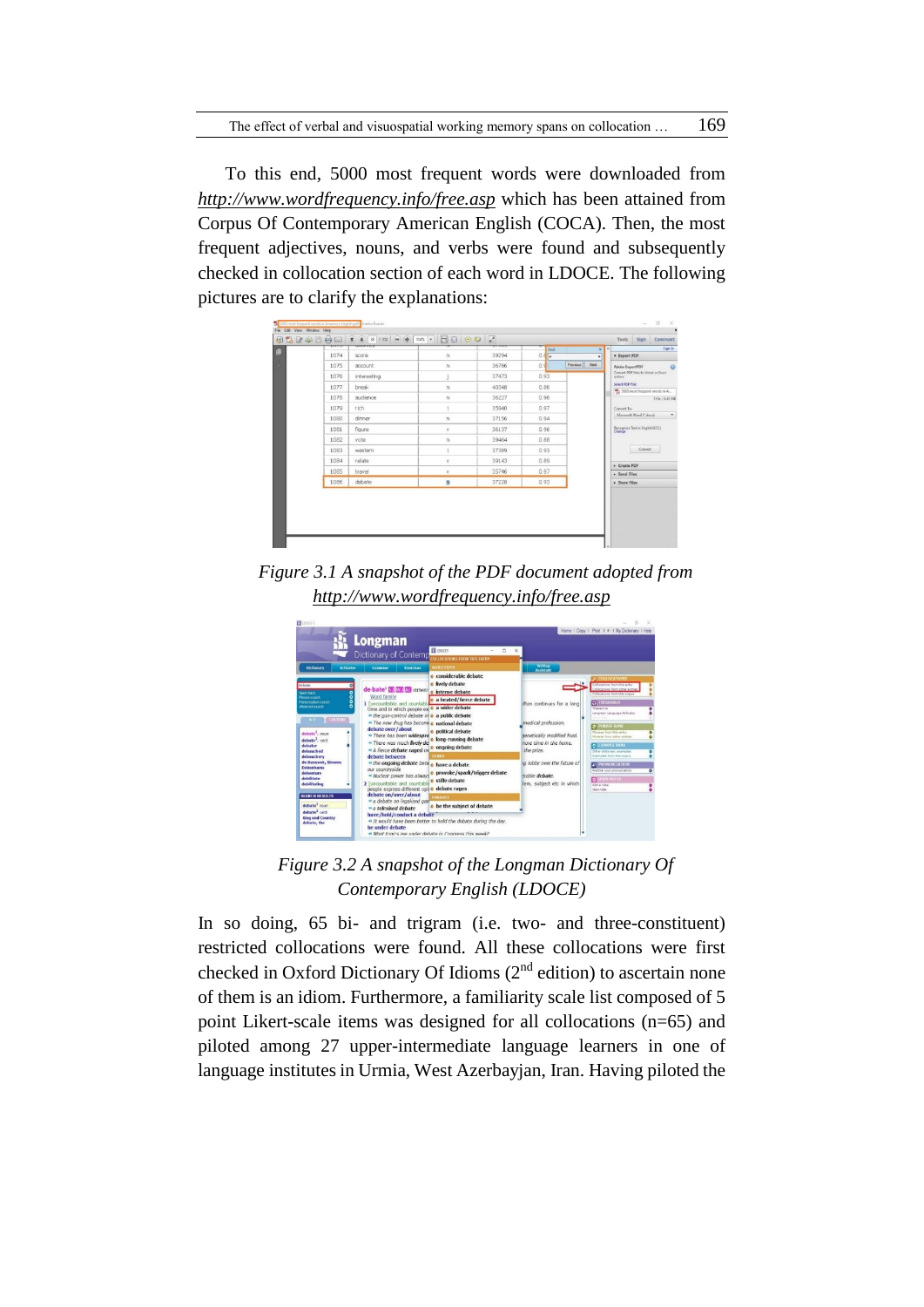familiarity scale list, the researcher had to omit some collocations (with familiarity scale  $\langle 3 \rangle$ , leading to a list containing 40 restricted collocations (25 bigrams and 15 trigrams). Four other collocations of the list were later on detected to be idioms and deleted subsequently. Consequently, there were 36 (lexical) collocations in the final list (23 bigrams and 13 trigrams).

Instead of checking the frequency of collocations which is to somehow ascertain about the familiarity of participants based on native speaker criteria, the collocations were piloted in EFL context to better check their familiarity within the context of examination. Also, checking congruency of collocations which is a very important factor was not possible since the participants were from different language backgrounds such as Persian, Kurdish, and Azeri.

Of noteworthy is the point that due to determining restricted collocations based on semantic property and the opacity nature of their components, a usually significant factor for checking collocability of sets of co-occurring words called Mutual Information (MI) was not considered. MI is usually considered when the method of inspecting collocations is a frequency-based approach and not when the approach used is a phraseology-based one which gives utmost significance to semantic property (and not frequency) as it is the case with the study.

#### *Testing sessions:*

The whole data was gathered from three sessions. Both of memory experiments were run on a laptop. Thus, any possibility of experimenter effects had been eliminated. Each session is briefly discussed in this section.

#### *Quick OPT*

The test itself had been designed by Oxford University Press and University of Cambridge Local Examinations Syndicate. The test had to be answered in 40 minutes and consisted of 60 questions out of which 25 questions concerned five short cloze tests. Due to the great number of participants, it was not possible to give the test to all the participants at the same location simultaneously.

Participants (n=84) were divided into four groups and tested on four different sessions. Two of the sessions were held at the language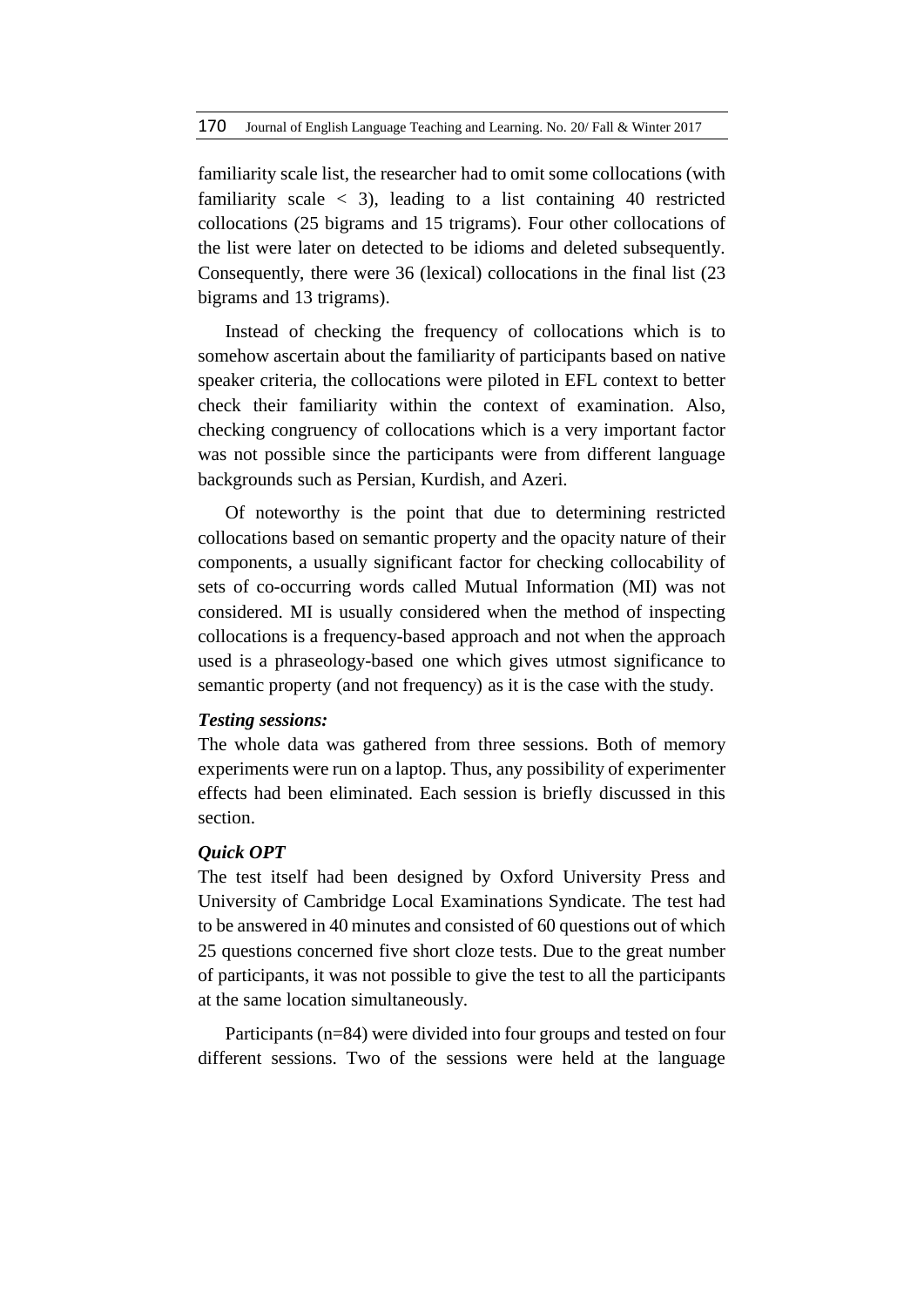laboratory of Faculty of Humanities at TMU and the other two sessions were held at the study of one of TMU's dormitories with the almost greatest number of students. Both locations almost enjoyed the same testing conditions such as lighting, temperature, and noise. The questions were in multiple choice format and participants were required to check the answers on an answer sheet. Refreshments were also given after the test session.

## **Verbal and Visuo-spatial working memory (VWM & VSWM)**

The second session was devoted to the WM tests. Previously piloting tests on 5 students other than the sample group, the longest time to complete VWM and VSWM were estimated to be 8 min and 7 min, respectively. For the sake of ethics of research, prior to the start of the session, approximate time for each test was announced to the participants. Since the two tests had to be given in one session, to nullify any probable effect of one on the other, they were counterbalanced. Refreshments were again available after the test session.

## **Self-Paced Reading Task (SPRT)**

Participants were required to take the SPRT within DMDX on the researcher's laptop. The task started with an instruction on how to go through phrases and comprehension checks using spacebar and shift keys, respectively. Before the real experiment, there were of course a practice session containing six sentences and five comprehension checks to further familiarize the participants with the procedure on how to go on with the rest in real experiment. Practice session records were not included in the analysis.

At the end of the practice session, there was a reminder of the required keys and the instruction on how to use them. In addition, prior to starting the experiment, they had been informed that in case of having any questions, they can feel free to ask. Refreshments were also distributed after this last test session.

#### **Results**

Totally, there were two data structures: one was composed of 39 participants (37 males and 2 females) for the VSWM groups and the other had 26 participants (25 males and 1 female). There were 36 collocations altogether out of which 23 were bigrams and 13 were trigrams.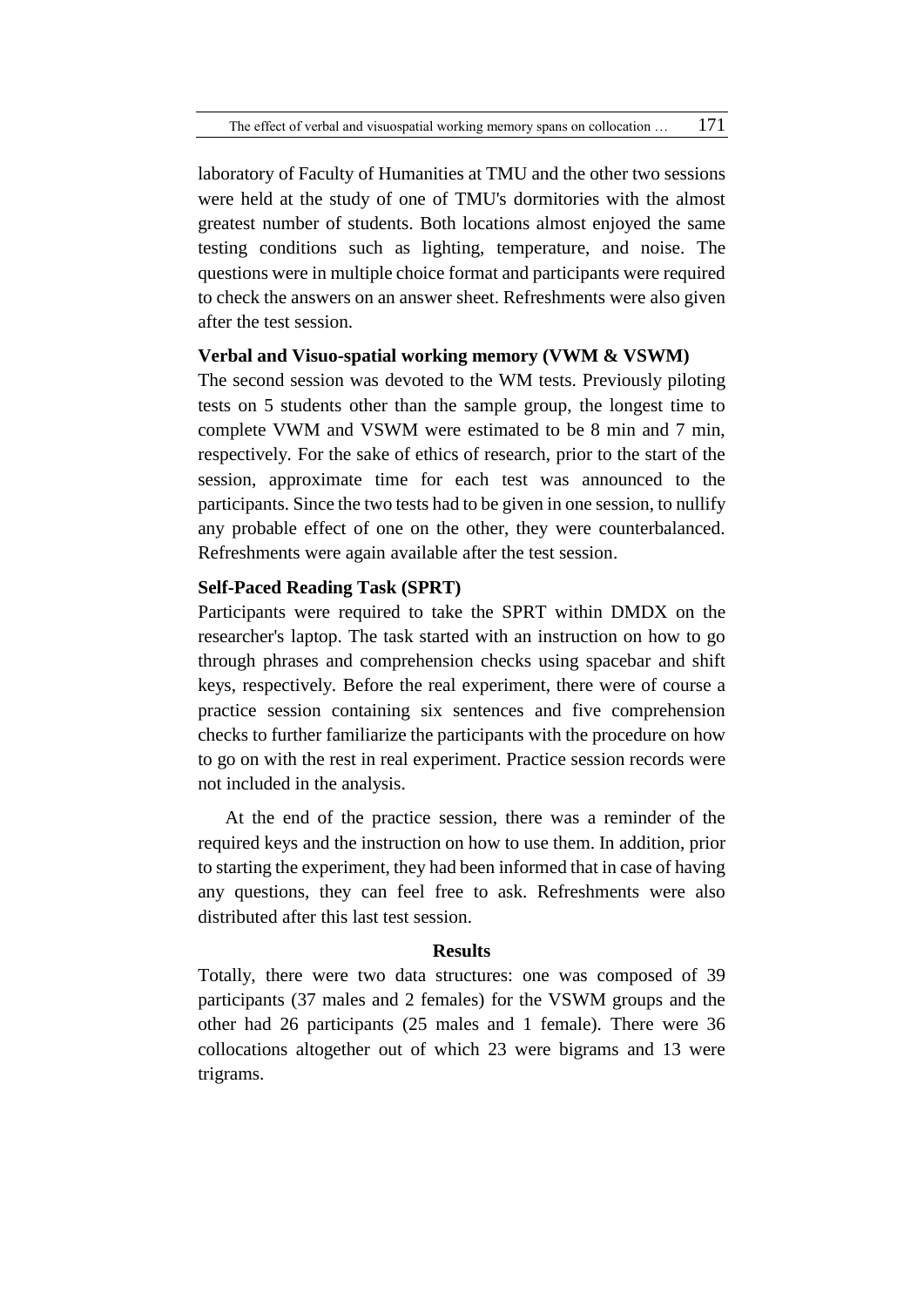There existed 1404 observations (39  $\times$  36) for the VSWM participants and 936 observations ( $26 \times 36$ ) for the VWM participants. These latencies were the dependent variable which had to be checked later on against high and low VWM/VSWM spans. However, there was one score for each participant which was his/ her mean RT on all the 36 collocations. There were no records of missing values and the extreme values (i.e. outliers) were removed in later stages of the analysis.

Number of participants in each of the high and low VWM span groups was as it has been shown in the following tables.

|       |          | Frequency | Percent | Valid<br>Percent | Cumulative<br>Percent |  |
|-------|----------|-----------|---------|------------------|-----------------------|--|
| Valid | Low $12$ |           | 46.2    | 43.2             | 46.2                  |  |
|       | High 14  |           | 53.8    | 53.8             | 100.0                 |  |
|       | Total 26 |           | 100.0   | 100.0            |                       |  |
|       |          |           |         |                  |                       |  |

**VWM groups**

## *Table 4.1* Frequency data of the VWM groups

In order to have two groups of almost equal sizes for the VWM spans among all 39 participants, the midpoint score, which was 7, was subsequently excluded from all the analyses (13 participants were removed this way). The other two groups each included scores for three VWM span sizes; that is, 4, 5, and 6 were labeled as low group and 8, 9, and 10 labeled as high group. In this way, there were 12 participants in the low group and 14 ones in the high group.

Similarly, the same procedure was applied to the VSWM spans; however, to have an almost equal number of scores in each group, it was not needed to exclude any VSWM span scores for categorizing the participants into groups. As the Table 4. Shows, there were 20 participants in low group and 19 participants in high group.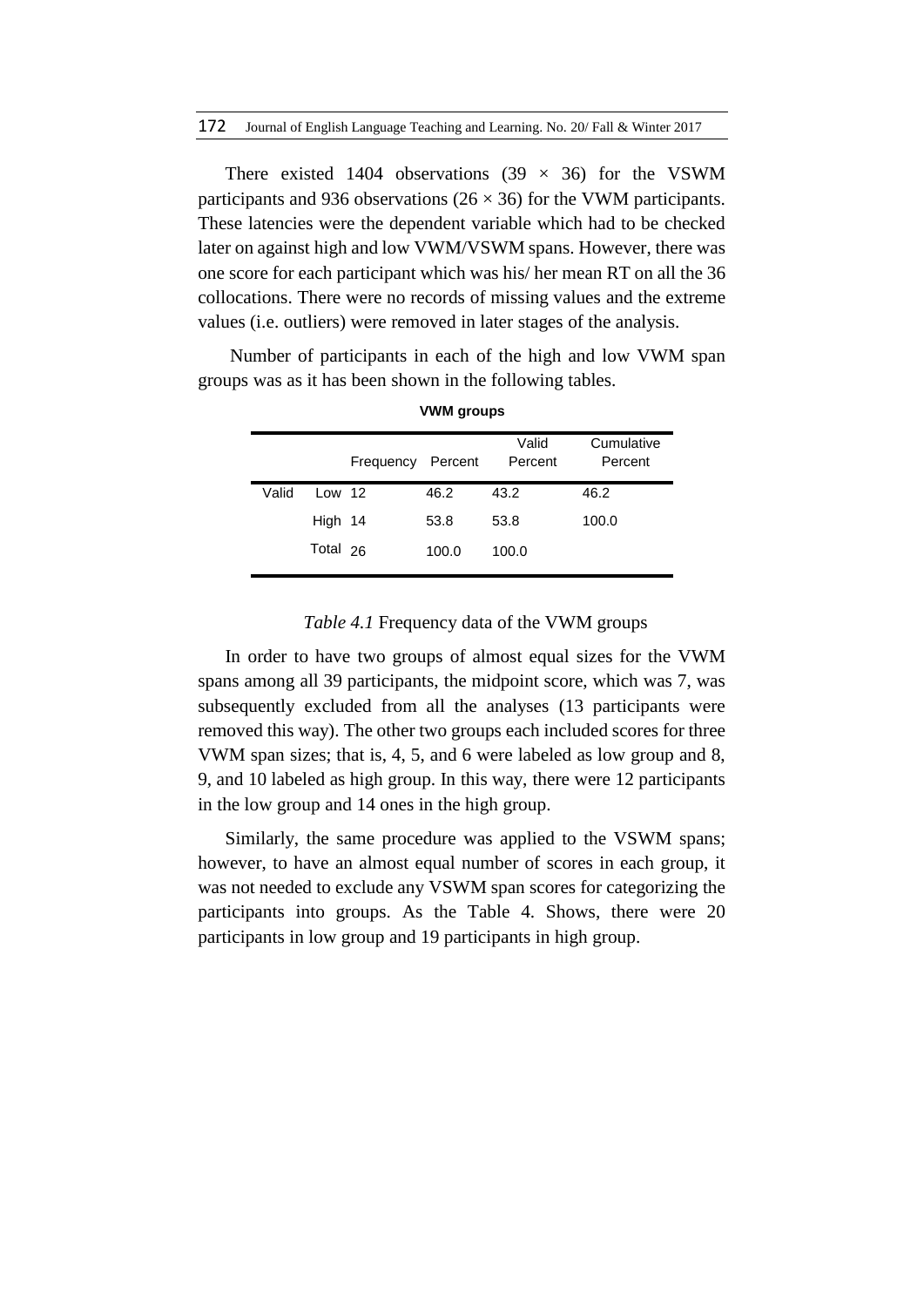|       |          | Frequency Percent Percent |       | Valid | Cumulative<br>Percent |
|-------|----------|---------------------------|-------|-------|-----------------------|
| Valid | Low 20   |                           | 51.3  | 51.3  | 51.3                  |
|       | High 19  |                           | 48.7  | 48.7  | 100.0                 |
|       | Total 39 |                           | 100.0 | 100.0 |                       |

**VSWM groups**

*Table 4.2* Frequency data of the VSWM groups

Next, it was time to specify the most appropriate tests for the statistical analysis of the data. First, to choose among the available tests of comparing two groups, it was required to determine whether parametric or non-parametric tests were needed to analyze the data with. In this regard, normality of the mean RTs had to be first checked for each set of RTs (i.e. once for the VSWM and once for VWM). To check the normality of mean RTs, Q-Q plots and histograms for the VSWM and VWM RTs were calculated and drawn using statistical package R. The graphs and histograms have been presented in the following section.





*Figure 1.* Histogram of mean RTs for participants in VSWM groups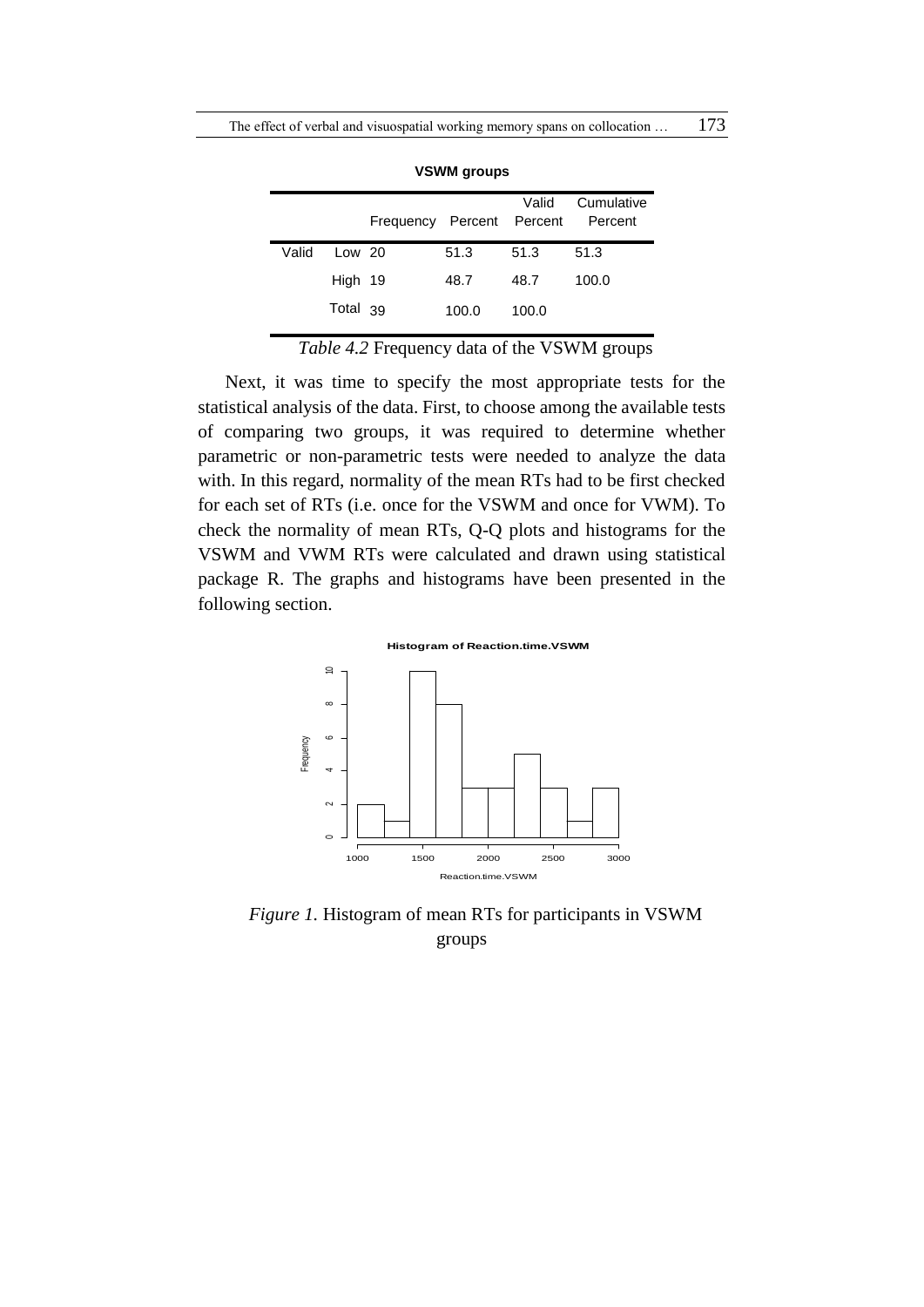

*Figure 2.* Q-Q plot of mean RTs for participants in VSWM groups

The Q-Q plot and histogram do not clearly indicate whether the data is normal. To further ascertain about the normality of the data, Shapiro-Wilk test of normality was calculated in R and also 5 % trimmed mean of the mean RTs of the participants in VSWM was calculated and reported. Since Shapiro-Wilk test has produced a p-value more than  $0.05$  (i.e. p-value = 0.07) and the 5% trimmed mean (1886.14) of the RTs is very close to the mean (1895.50), we can assume normality of data for the mean VSWM RTs.

The most powerful test to compare two groups is t-test but has some assumptions that have to be met before taking the test which are: continuous scaling for the dependent variable, sample size, normality of data, and homogeneity of group mean variances. Our dependent variable (i.e. mean RTs) are truly continuous. The sample size seems possible and the data has been shown to be normally distributed. The last assumption (homogeneity of variances) has to be checked now. The statistical package R presents some tests to check the homogeneity of variances of which the one with *var.test* code is applied to the current RTs. The test result shows the two variances are not homogeneous (F  $= 1.46$ , p-value  $= 0.42$ ). Anyway, due to the power t-test has, we persist on using a t-test for the mean VSWM RTs.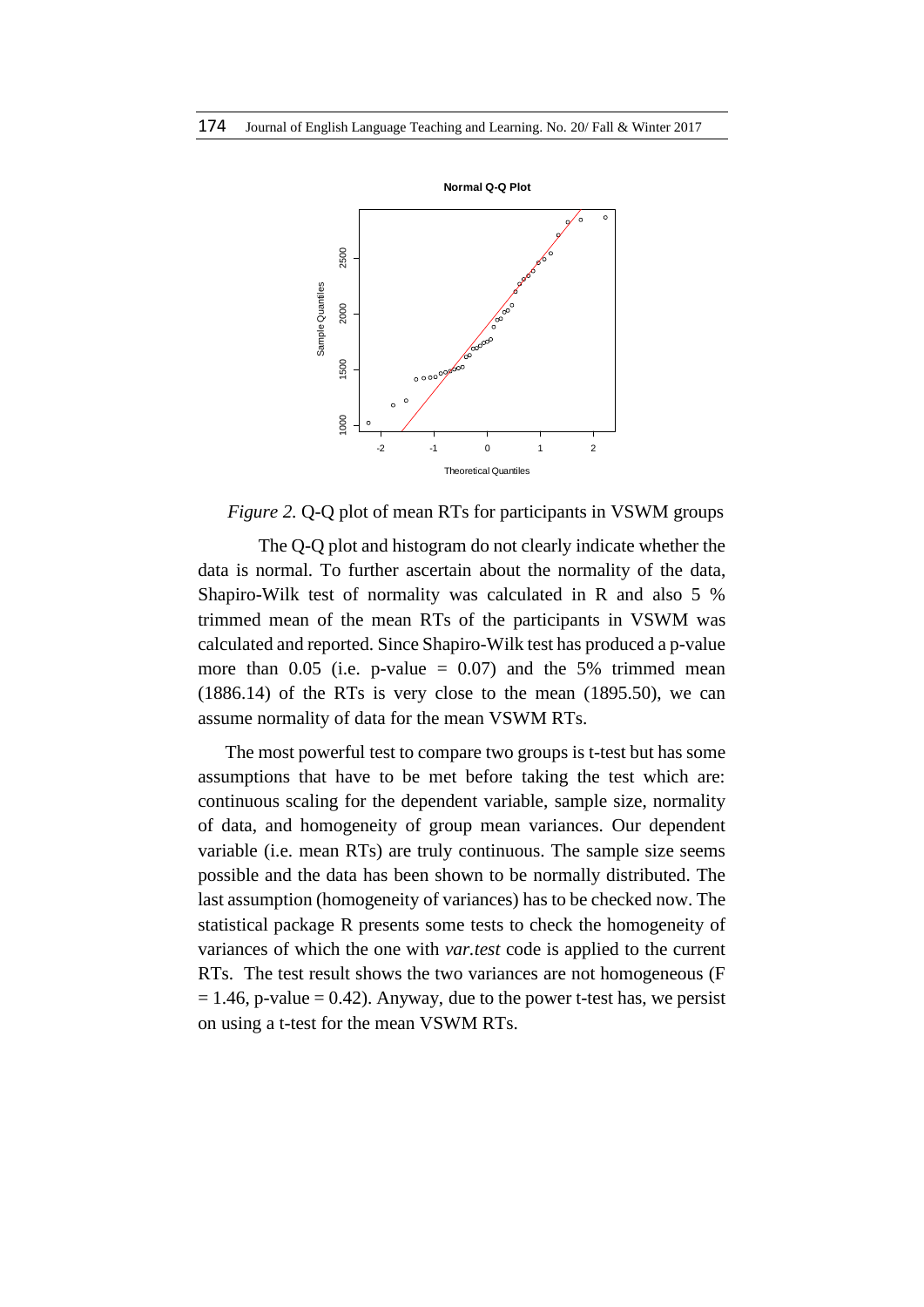Assuming the data to be normally distributed, t-test appeared to be the most appropriate test to compare the means of the groups for mean VSWM RTs. Also, since the participants were categorized into only one of the groups, the required test was an independent samples t-test. Therefore, the required t-test was taken for the participants in VSWM groups using R and the result was as follows:

|                           | <b>VSWM</b>     | df         | p-value |
|---------------------------|-----------------|------------|---------|
|                           | Group means     |            |         |
|                           | High<br>Low     |            |         |
| Collocations<br><b>RT</b> | 2059.57 1722.81 | 36.31 2.25 | 0.03    |

*Table 4.3* T-test of collocations and (high and low) VSWM groups

The amount of p-value (0.03) obtained for the high and low VSWM groups is lower than 0.05 meaning that there is a significant difference between the two groups.

Next, to specify the most appropriate test, the same procedure had to be done for the participants in VWM groups. First, histogram and Q-Q plot were drawn and then the result of Shapiro-Wilk and 5 % trimmed mean was presented for the participants.





*Figure 3.* Histogram of mean RTs for participants in VWM groups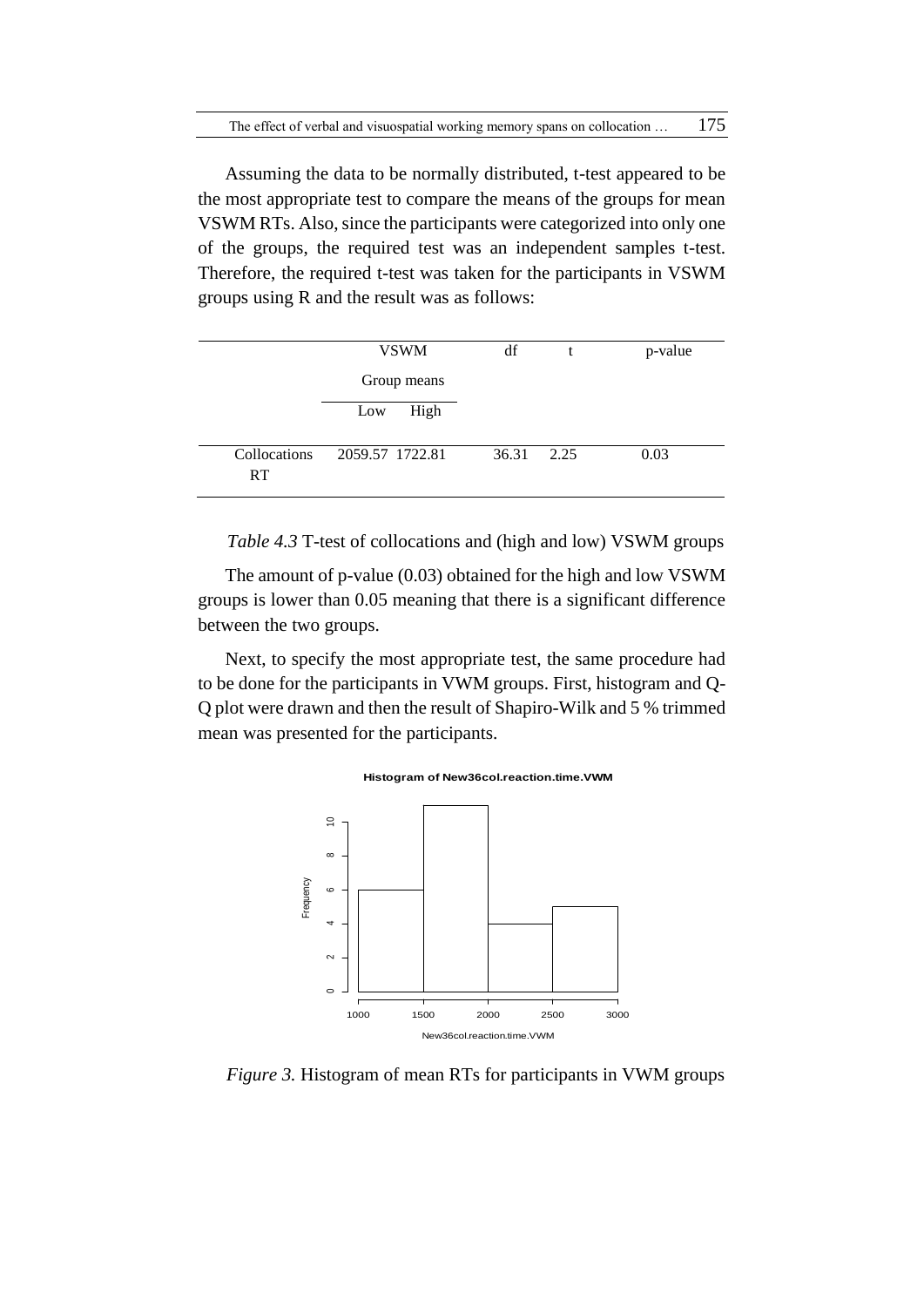

*Figure 4.* Q-Q plot of mean RTs for participants in VSWM groups

The result of Shapiro-Wilk test showed no signs of normality of the data since p-value  $= 0.01$  which was lower than 0.05. Although the difference between 5 % trimmed mean (1884.05) and the mean (1905.50) was not much (i.e. 21.45), normality couldn't be assumed because no other t-tests or graphs were in line with its normality. Thus, a non-parametric test had to be used for the mean RTs of participants in VWM groups. Mann-Whitney U test seemed to be an appropriate choice.

|              | <b>VWM</b>  |                 | W   | p-value |
|--------------|-------------|-----------------|-----|---------|
|              | Group means |                 |     |         |
|              | Low         | High            |     |         |
| Mann-Whitney |             | 2068.63 1765.68 | 115 | 0.11    |

*Table 4.4* Mann-Whitney test of collocations and (high and low) VWM groups

The results of Mann-Whitney test showed that there was not a statistically significant difference between the two groups in their processing of collocations because the obtained p-value is more than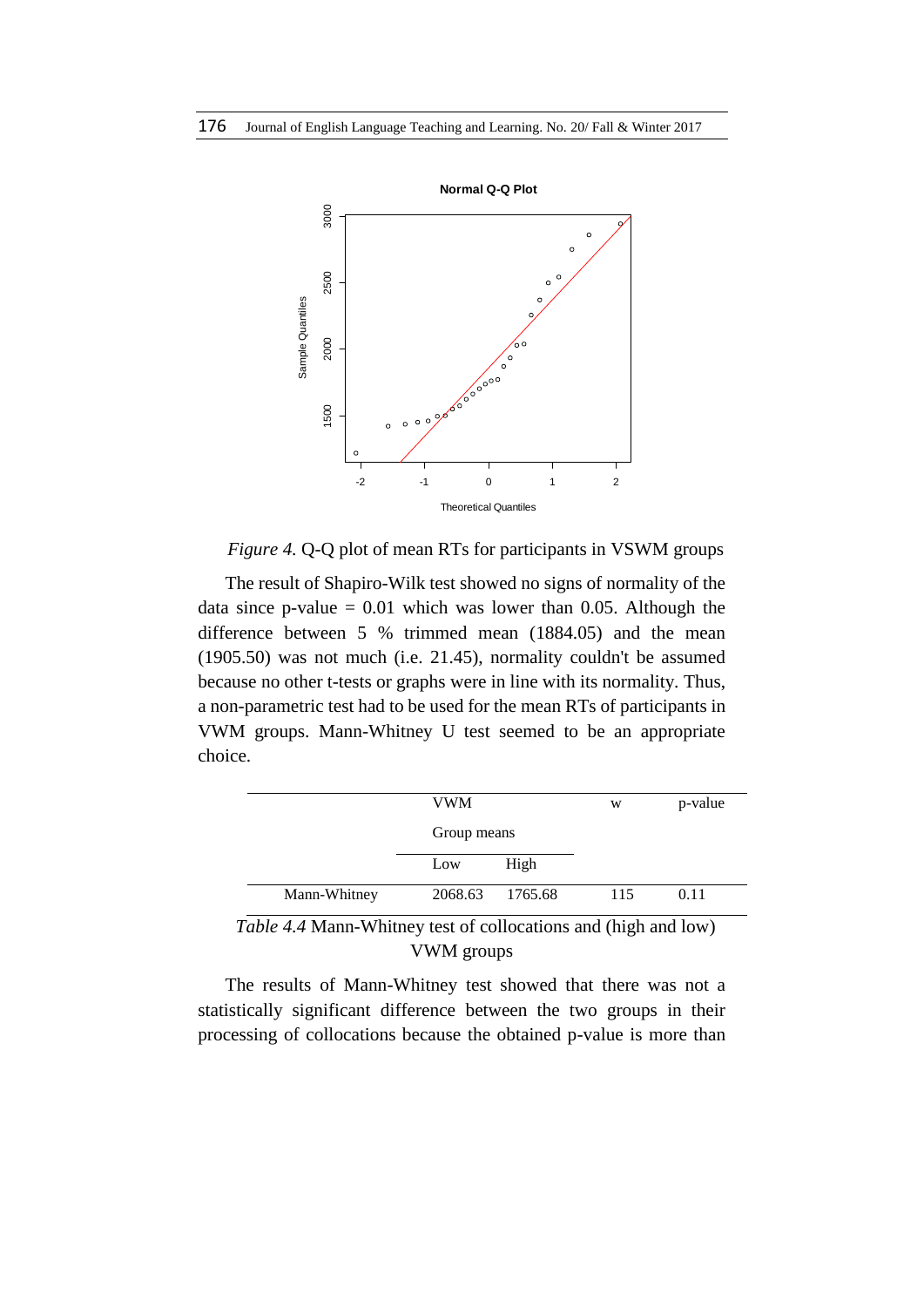0.05 (w=115, p-value = 0.11). Therefore, null hypothesis of no difference is accepted.

#### **Discussions and conclusion:**

#### *a. First research question*

Since (free) collocations have simply been considered as big words in the literature, the role of working memory has been assumed to be the same for both collocations and words (Ellis & Sinclair, 1996). Also, due to the scarcity of studies on the relationship between collocations and WM span, it thus seems more reasonable to discuss some points based on the studies on the relationship between WM and vocabulary.

Literature on the relationship between WM and language has proved that only at the early stages of L1 learning Phonological Sort-Term Memory (PSTM, interchangeably used for VSTM and VWM) is highly related to vocabulary (Gathercole et al., 1999; Jarrold et al., 2004). In other words, as the child becomes more proficient in his/her L1, the link between his/her PSTM and vocabulary learning becomes tenuous (Papagno et al., 1991). Some of such studies confirming the previously attained results of effect of PSTM on vocabulary are Gathercole and Baddeley (1989, 1990), Gathercole et al. (1992), and Papagno and Vallar (1992), to name a few.

In another study, a relationship between short-term memory and word-learning abilities was witnessed (Papagno & Vallar, 1992). Furthermore, Speciale et al. (2004) conducted a study on university students and detected a contribution of both phonological sequence learning and phonological short-term memory capacity to the learning of vocabulary items. More importantly, these two variables independently had their own effects on vocabulary learning.

Interestingly, high correlation has been found between PSTM and subsequent vocabulary learning among adult L2 learners for both preintermediate and lower levels (Skrzypek, 2009). However, using a cross-lagged correlational paradigm, Skrzypek showed that PSTM is a causal determinant of subsequent L2 learning only at relatively early stages of L2 proficiency (i.e. elementary), and not at a more advanced level (i.e. pre-intermediate) (Skrzypek & Singleton, 2014).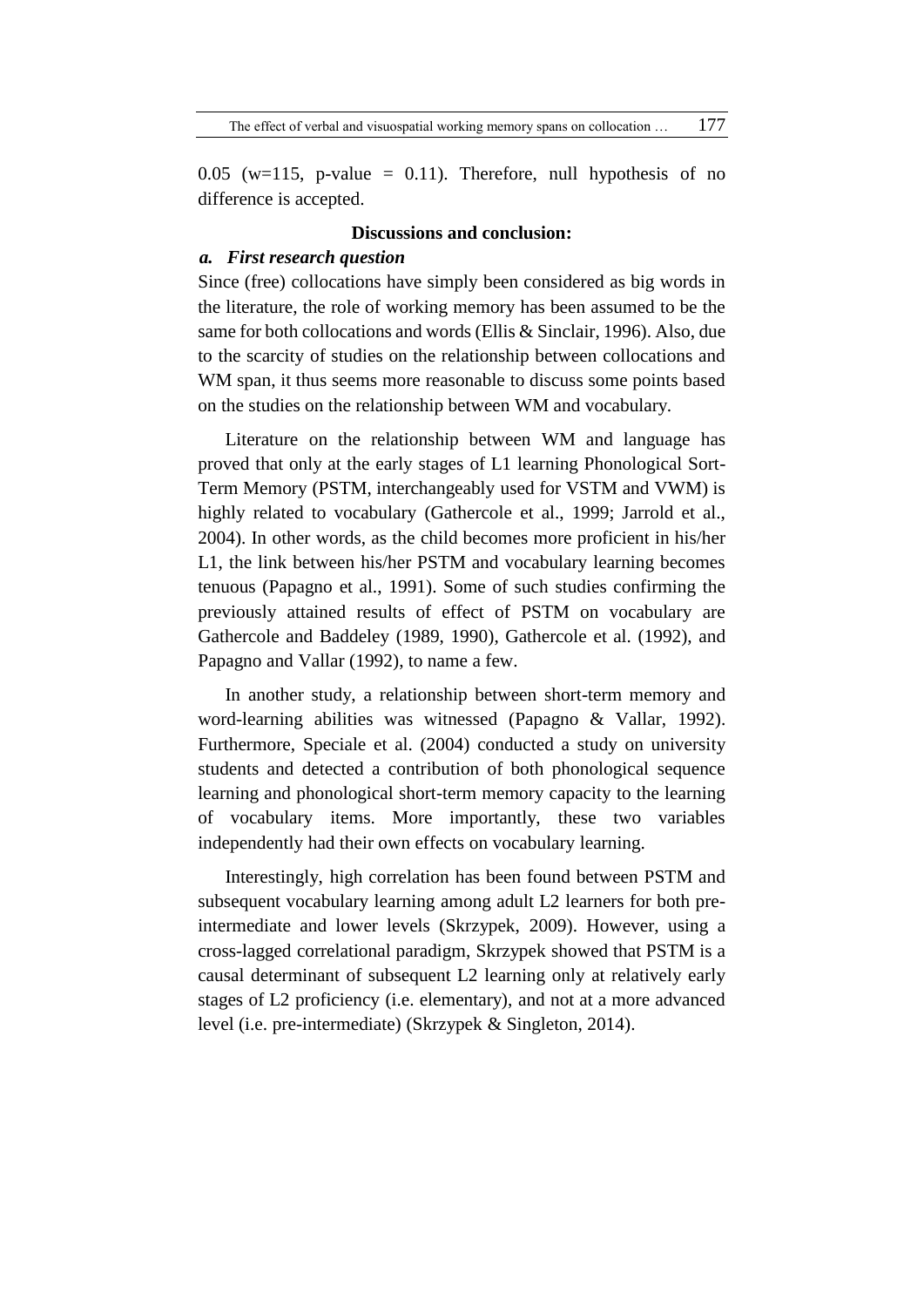The results of these studies seem convincing in considering a determinant effect of PSTM on L1 and L2 vocabulary learning for the participants with elementary proficiency in a language. Furthermore, Although this work is apparently among the first attempts in the literature to directly make a connection between restricted collocations and (upper-intermediate and advanced) participants' VWM spans, it is not getting off the way it is the case with other types of collocations and confirms the previously procured results.

## *b. Second research question:*

In order to better discuss the points on this question, first the structure of working memory is briefly reviewed and a connection is then made to relate VWM and VSWM together. Next, the structure of the restricted collocations and its link to the right hemisphere is illuminated and finally, the reason for the attained answer is justified.

The first model on working memory (i.e. Baddeley & Hitch, 1974) proposed that there are two separate repositories for verbal and visuospatial information. It had been claimed that these two repositories named verbal working memory (VWM) and visuospatial working memory (VSWM) store information in two distinct modalities. This first one was thought to belong to auditorily heard or visually presented materials (i.e. words) and the second one contributes to the shape (visuo-) of an object and its location (-spatial).

However, in a study on picture naming, it was shown that younger children spontaneously encode the pictures visually while children do it more subvocally unless rehearsal is suppressed (Hitch, Woodin, & Baker, 1989). Also, in a study by Logie, Della Sala, Wynn, and Baddeley (2000), evidence of the existence of visual similarity effects was found in immediate recall of visually presented words. In other words, it can be argued that visual codes are to some extent involved in the temporarily storing of written information in the phonological loop.

Although it had been asserted that both auditorily heard and written words are stored in the PSTM, Chincotta and Underwood (1997) discovered that Arabic numerals (1, 3, 7) are retained better in memory than the presented digit words (one, three, seven). Moreover, studies of patients with verbal STM deficits produce more evidence on the involvement of a visual storage buffer by detecting a better span for the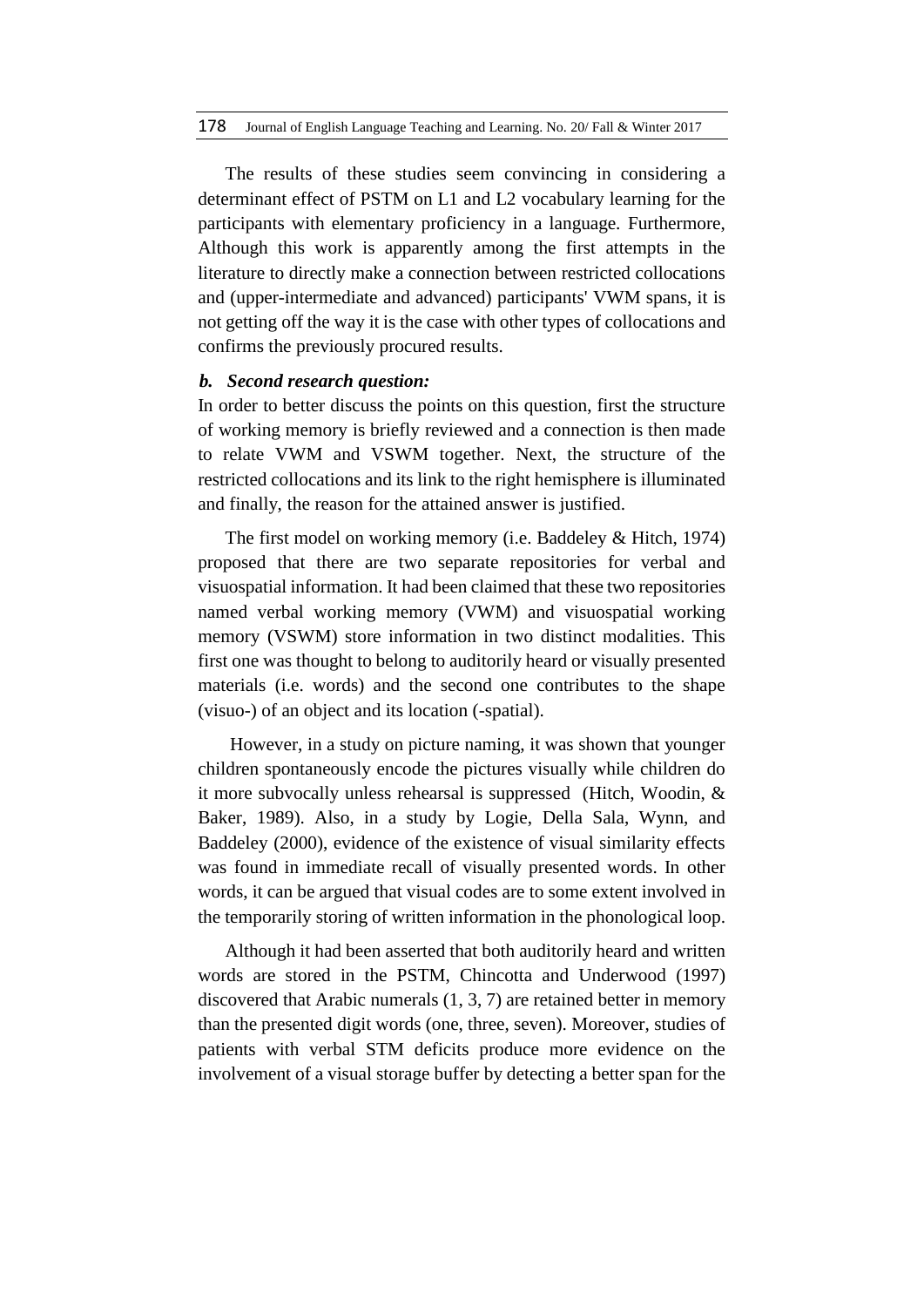visually presented information than the auditorily one (Shallice & Warrington, 1970). A number of studies have also shown that there is a contribution of semantic coding to memory performance in some sequential remembering tasks (e.g. Baddeley and Ecob (1970); Hulme et al. (1997)). This process helps the phonological loop to better store information.

Taking both visual codes for written words and semantic coding of PSTM into account, it is more logical to discuss the answer obtained for the second research question. The results of the data analysis indicated a significant effect of VSTM on the retrieval speed (i.e. reaction time) of restricted collocations.

In light of the two aforementioned points, it can be argued that there are two possibilities for the answer attained for the second research question: The first possibility is that the collocations had previously been met and their meanings learned and consequently, due to the outstanding feature of such collocations (i.e. opacity), they have been perceived like idioms and metaphors (i.e. figurative language) with a fixed meaning. The second one is that the collocations had been grasped as co-occurring single vocabulary items in which due to their high semantic load for the sake of low predictability of meaning, they had to be spontaneously analyzed and understood within their sentences (i.e. context).

A necessity is felt to examine the two possibilities in detail. Regarding the first possibility, as previously mentioned, restricted collocations are seemingly acting more like idioms and metaphors in that literal meaning of the constituents does not result in what it purports such as *empty promise*. It is, nevertheless, considered as a collocation, and not an idiom, because of its substitutability feature, restricted though, compared to the unavailability of substitutability feature for idioms. Therefore, such collocations with their non-literal meaning most probably act like figurative language constructions.

With regard to the second possibility, it can be contended that if restricted collocations are perceived like single vocabulary items, they apparently put so much semantic processing load on the participants' minds that tend to be in harmony with Coarse Semantic Coding Theory (Beeman et al., 1994). The Theory suggests that in case of high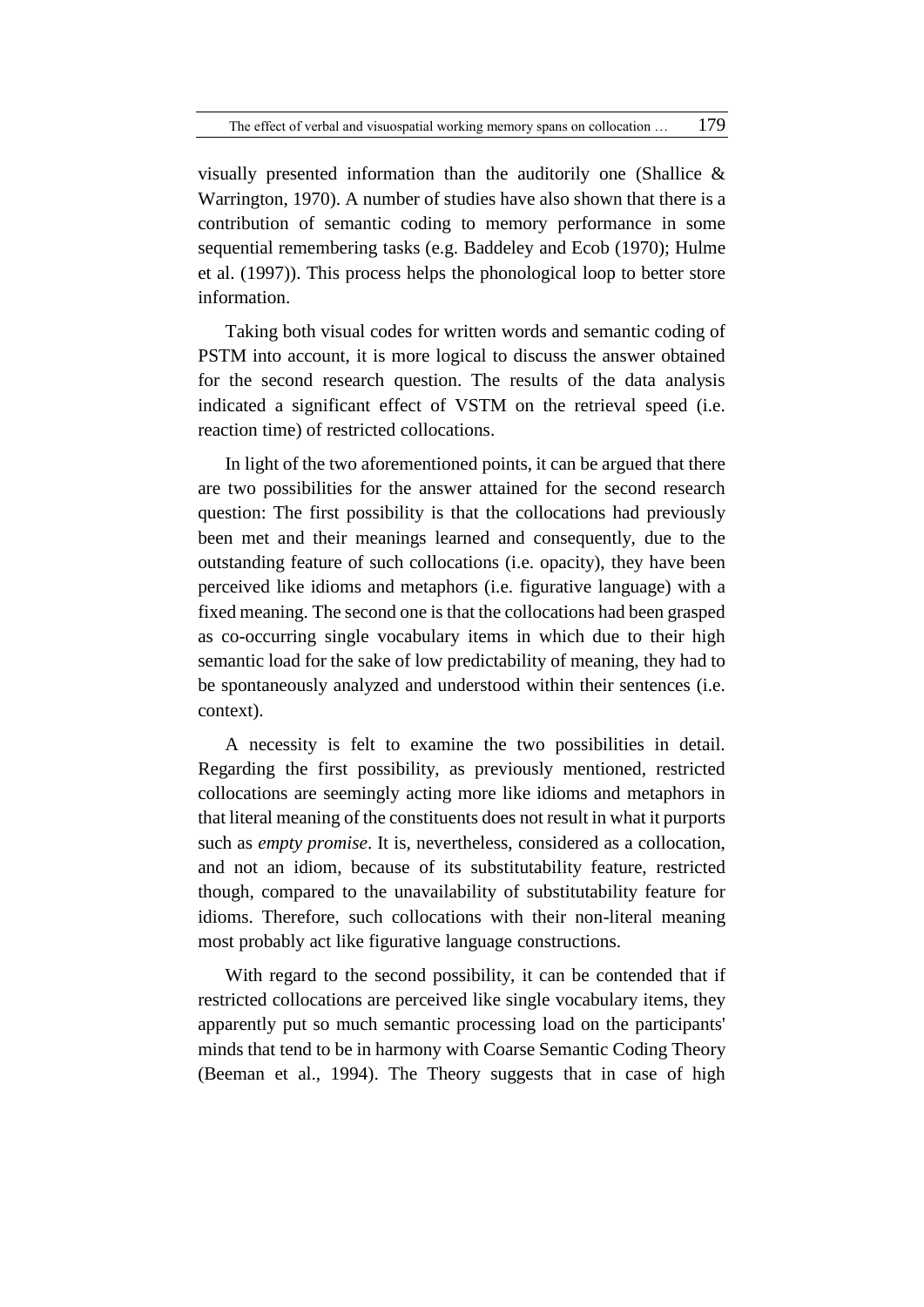semantic process load for the processing of figurative language, it is right hemisphere which takes over the responsibility; otherwise, left hemisphere is responsible. In this way, both possibilities give support to the effect of VSWM on the collocation processing which is performed within the right hemisphere.

Although the results supported previous findings in the literature for the VWM (i.e. not significant for upper-intermediate level students), an unexpected result was achieved for processing of collocations in relation to participants' VSWM spans (i.e. determinant effect of VSWM grouping on RTs of restricted collocations). The findings of this research add to the existing knowledge on the processing directions and can have implications.

A theoretical implication of this research was the unexpected discovery of interaction of language with VSWM, the component of first WM model (Baddeley and Hitch, 1974) which due to its attribution to the shape and location of objects had most of times been disregarded. Having detecting such an interaction, it could lead to a change in the somehow everlasting VWM-language relationship in the literature. This could, in turn, compel researchers to reconsider the role it could have in language learning and teaching.

In so doing, it is susceptible of having serious practical implications of which developing new materials is a notable example. Produced in this way, material development can readily produce better results for the individuals in better retaining of such collocations. In other words, learners can better learn L2 constructions via the materials addressing both channels (i.e. verbal and visual) and even there may be enhanced retention and faster processing of language using two simultaneous input receiving channels (i.e. VWM and VSWM).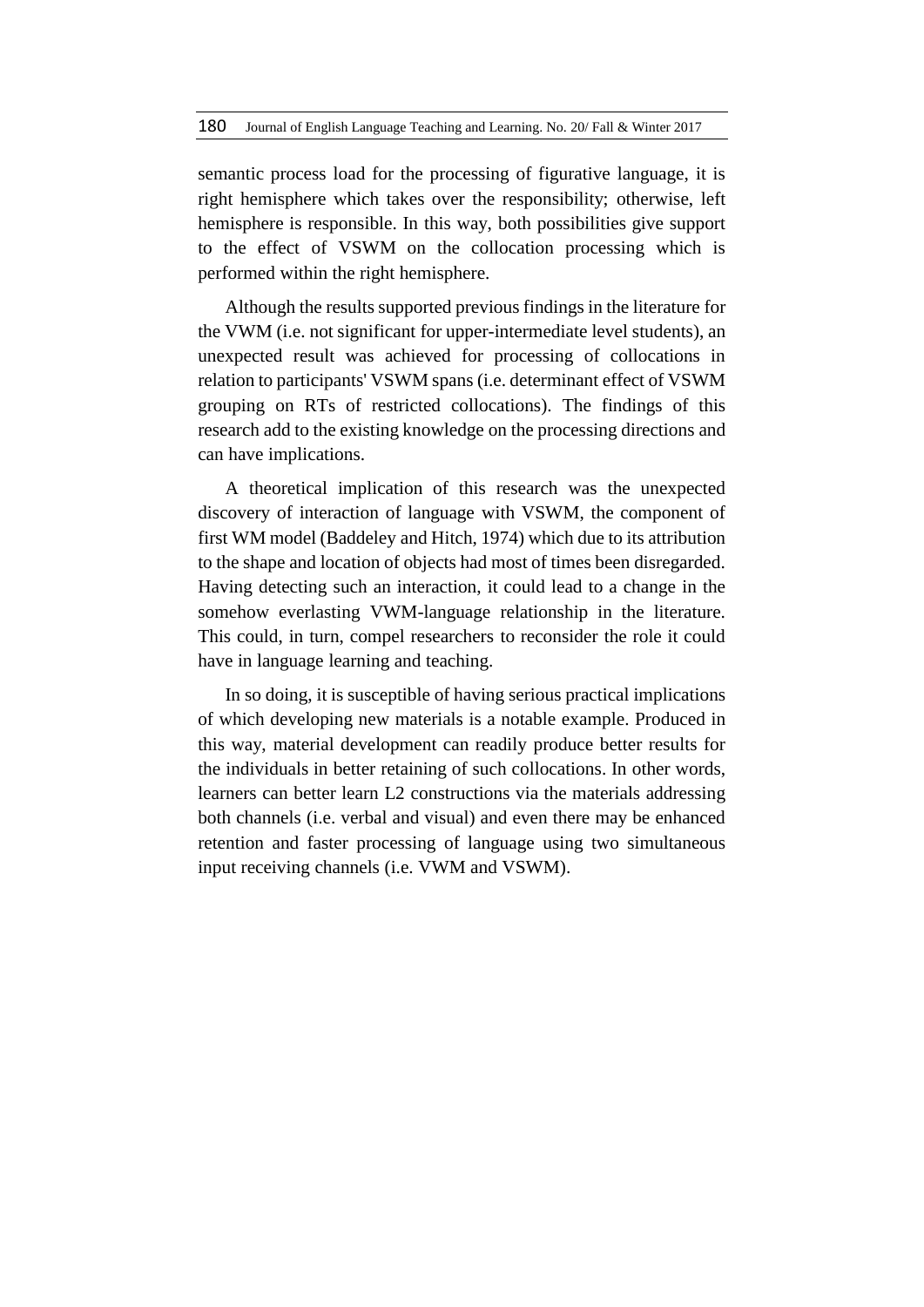#### **References**

- Aisenstadt, E. (1979). Collocability Restrictions in Dictionaries. In *Dictionaries and their Users*. Exter: University of Exter.
- Allen, R. J., Baddeley, A. D., & Hitch, G. J. (2006). Is the binding of visual features in working memory resource-demanding? *Journal of Experimental Psychology. General*, *135*(2), 298–313. https://doi.org/10.1037/0096-3445.135.2.298
- Atkins, P. W. B., & Baddeley, A. D. (1998). Working memory and distributed vocabulary learning. *Applied Psycholinguistics*, *19*(4), 537–552. https://doi.org/doi:10.1017/S0142716400010353
- Baddeley, A. (1986). *Working Memory*. Oxford: Oxford University Press.
- Baddeley, A. (1992). Working Memory. *Science, New Series*, *255*(5044), 556–559. Retrieved from http://links.jstor.org/sici?sici=0036- 8075%2819920131%293%3A255%3A5044%3C556%3AWM%3E2.0.C O%3B2-B
- Baddeley, A. (2000). The episodic buffer: A new component of working memory? *Trends in Cognitive Sciences*, *4*(11), 417–423. https://doi.org/10.1016/S1364-6613(00)01538-2
- Baddeley, A. (2003). Working memory: looking back and looking forward. *Nature Reviews Neuroscience*, *4*(10), 829–839. https://doi.org/10.1038/nrn1201
- Baddeley, A. (2007). *Working Memory, Thought, and Action*. New York: Oxford University Press.
- Baddeley, A. D., & Ecob, J. R. (1970). Simultaneous acoustic and semantic coding in short-term memory. *Nature*, *227*(5255), 288–289. https://doi.org/10.1038/227288a0
- Baddeley, A. D., & Hitch, G. (1974). WORKING MEMORY. In *The Psychology of Learning and Motivation* (pp. 47–89). Academic Press.
- Baddeley, A., Gathercole, S., & Papagno, C. (1998). The Phonological Loop as a Language Learning Device. *Psychological Review*, *105*(1), 158–173.
- Bahns, J., & Eldaw, M. (1993). Should we teach EFL students collocations? *System*, *21*(1), 101–114. https://doi.org/10.1016/0346-251X(93)90010-E
- Barfield, A., & Gyllstad, H. (2009). *Researching Collocations in Another Language: Multiple Interpretations*. London: Palgrave macmillan.
- Beeman, M., Friedman, R. B., Grafman, J., Perez, E., Diamond, S., & Lindsay, M. B. (1994). Summation Priming and Coarse Semantic Coding in the Right Hemisphere. *Journal of Cognitive Neuroscience*, *6*(1), 26–45.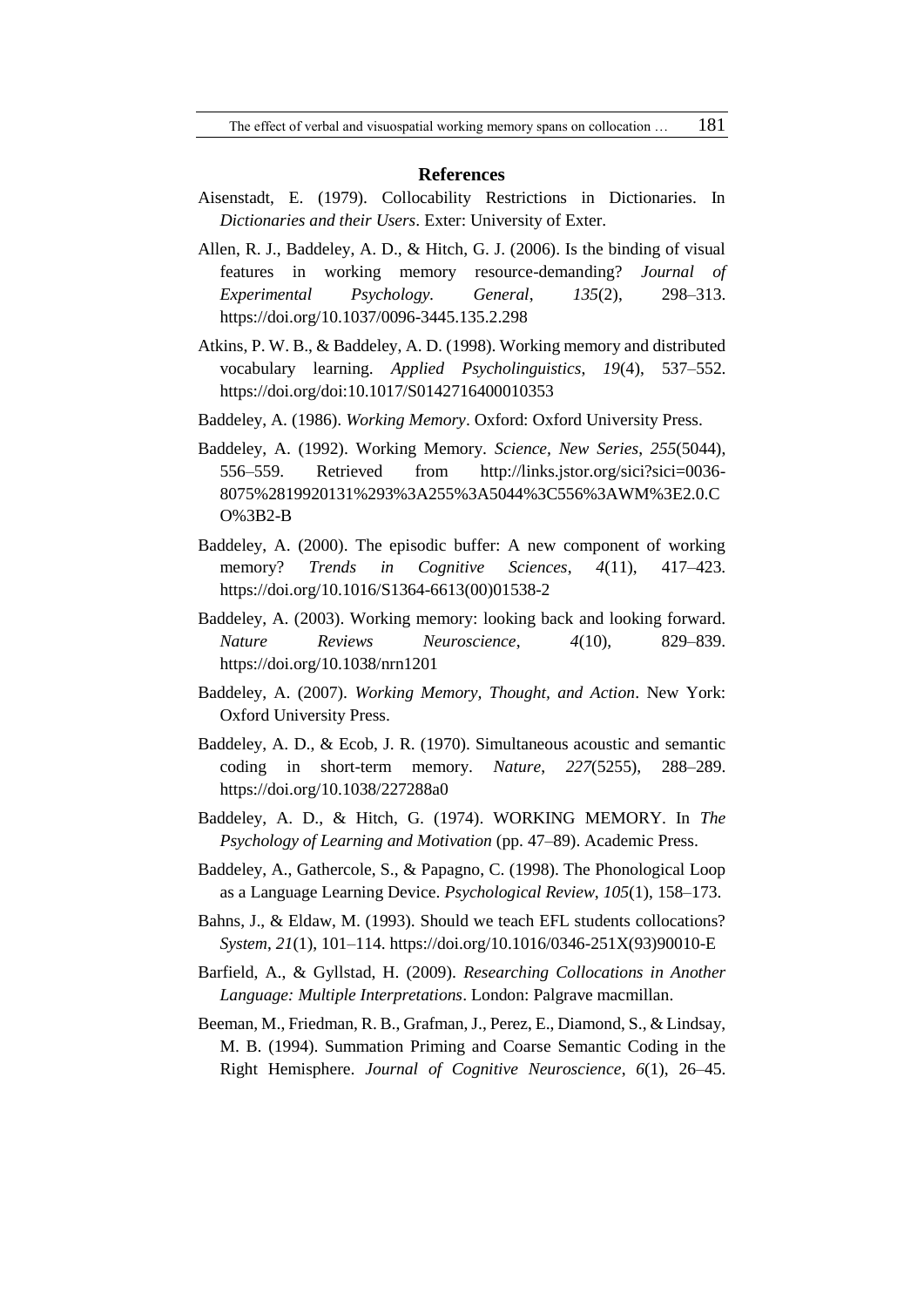https://doi.org/10.1162/jocn.1994.6.1.26

- Bishop, D. V. M. (2006). Beyond words: Phonological short-term memory and syntactic impairment in specific language impairment. *Applied Psycholinguistics*, *27*, 545–598. https://doi.org/10.1017.S0142716406060395
- Bonk, C. J. (2000). Testing ESL learners' knowledge of collocation. *A Focus on Language Test Development: Expanding the Language Proficiency Construct across a Variety of Tests (Technical Report #21)* , 113–142.
- Chincotta, D., & Underwood, G. (1997). Digit Span and Articulatory Suppression: A Cross-linguistic Comparison. *European Journal of Cognitive Psychology*, *9*(1), 89–96. https://doi.org/10.1080/713752545
- Chon, Y. V., & Shin, D. (2013). A Corpus-Driven Analysis of Spoken and Written Academic Collocations. *Multimedia-Assisted Language Learning*, *16*(3), 11–38.
- Cowie, A. P. (1981). The treatment of collocations and idioms in learners'dictionaries. *Applied Linguistics*, *2*(3), 223–235. Retrieved from http://usir.salford.ac.uk/22587/
- Cowie, A. P. (1994). Phraseology. In *the encyclopedia of languauge and linguistics*. Oxford: Pergamon.
- Cowie, A. P. (1998). *Linguistic Society of America Review*. Oxford: Clarendon Press.
- Daneman, M and Carpenter, P. A. (1980). Individual Differences in Working Memory and Reading. *JOURNAL OF VERBAL LEARNING AND VERBAL BEHAVIOR*, *19*, 450–466.
- Deuter, M., & Lea, D. (2002). *Oxford Collocations Dictionary for Students of English*. (D. Lea, Ed.), *Book*. https://doi.org/10.1093/ijl/16.1.57
- Ellis, N. C. (1996). Analyzing Language Sequence in the Sequence of Language Acquisition: Some Comments on Major and Ioup. *Studies in Second Language Acquisition*, *18*(3), 361–368. https://doi.org/10.1017/S0272263100015084
- Ellis, N. C., & Sinclair, S. G. (1996). Working Memory in the Acquisition of Vocabulary and Syntax: Putting Language in Good Order. *The Quarterly Journal of Experimental Psychology*, *49A*(1), 234–250. https://doi.org/10.1080/713755604
- Gathercole, S. E., & Baddeley, A. D. (1989). Evaluation of the role of phonological STM in the development of vocabulary in children: A longitudinal study. *Journal of Memory and Language*, *28*, 200–213.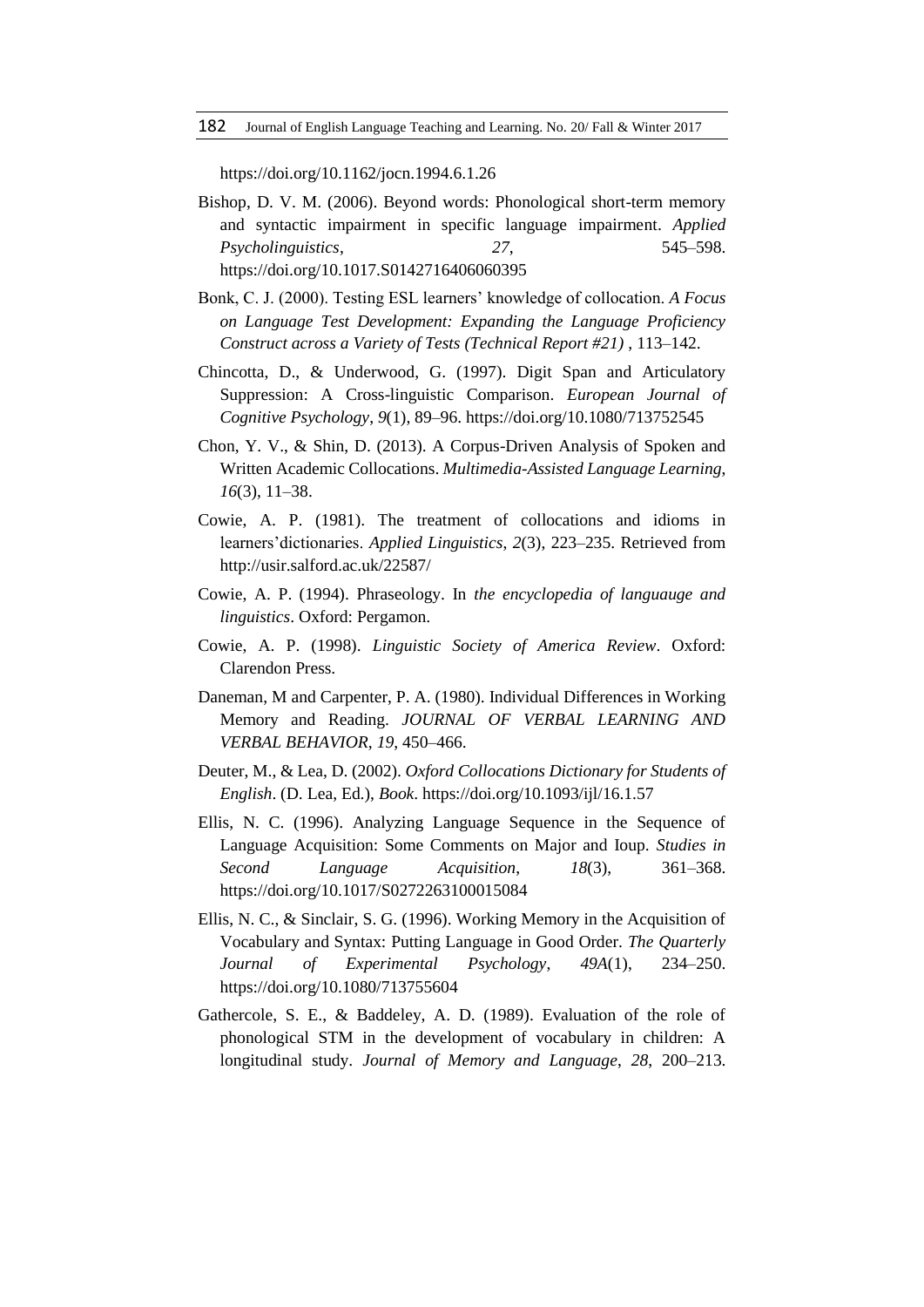https://doi.org/10.1016/0749-596X(89)90044-2

- Gathercole, S. E., & Baddeley, A. D. (1990). The role of phonological memory in vocabulary acquisition: A study of young children learning new names. *British Journal of Pychology*, *81*, 439–454. https://doi.org/10.1111/j.2044-8295.1990.tb02371.x
- Gathercole, S. E., Service, E., Hitch, G. J., Adams, A.-M., & Martin, A. J. (1999). Phonological Short-term Memory and Vocabulary Development: Further Evidence on the Nature of the Relationship. *Applied Cognitive Psychology*, *13*, 65–77.
- Gathercole, S. E., Willis, C. S., Emslie, H., & Baddeley, A. D. (1992). Phonological Memory and Vocabulary Development During the Early School \ears: A Longitudinal Study. *Developmental Psychology*, *28*(5), 887–898.
- Ghezelseflou, M., & Seyedrezaei, S. H. (2015). The Effect of Teaching Vocabulary through Collocations on the Vocabulary Learning of Iranian EFL Students. *Journal of Language Sciences & Linguistics*, *3*(1), 9–16.
- Gitsaki, C. (1999). Tleaching English Collocations to ESL Students. *NUCB Journal of Language Culture and Communication*, *1*(3), 27–34.
- Goldman-Rakic, P. S. (1992). Working memory and the mind. *Scientific American*, *267*(3), 111–117. https://doi.org/10.1038/scientificamerican0992-110
- Gyselinck, V., De Beni, R., Pazzaglia, F., Meneghetti, C., & Mondoloni, A. (2007). Working memory components and imagery instructions in the elaboration of a spatial mental model. *Psychological Research*, *71*(3), 373– 382. https://doi.org/10.1007/s00426-006-0091-1
- Halliday, M. A. K. (1966). Lexis as a linguistic level. In *In Memory of J.R. Firth* (pp. 150–61). London: Longman. Retrieved from http://scholar.google.com/scholar?hl=en&btnG=Search&q=intitle:Colloc ations:pedagogical+implications,+and+their+treatment+in+pedagogical+ materials#0
- Han, S. (2015). *PROCESSING FORMULAIC SEQUENCES BY NATIVE AND NONNATIVE SPEAKERS OF ENGLISH : EVIDENCE FROM READING ALOUD By Sumi Han A Dissertation Submitted in Partial Fulfillment of the Requirements for the Degree of Doctor of Philosophy in Applied Linguistics Northern*. Northern Arizona University.
- Hitch, G. J., Woodin, M. E., & Baker, S. (1989). Visual and phonological components of working memory in children. *Memory & Cognition*, *17*(2), 175–185. https://doi.org/10.3758/BF03197067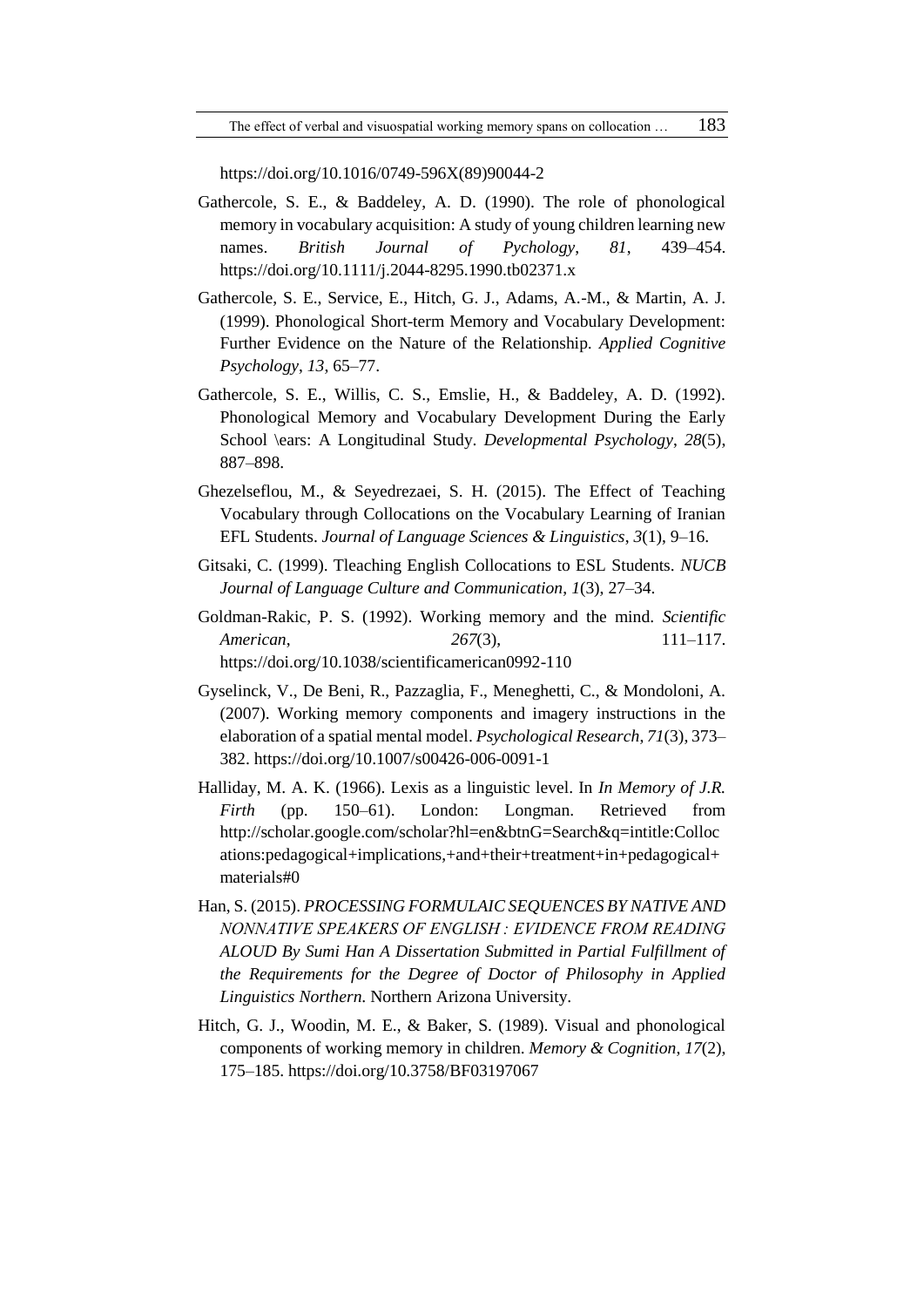- Howarth, P. A. (1996). *Phraseology in English Academic Writing: Some Implications for Language Learning and Dictionary Making*.
- Hulme, C., Roodenrys, S., Schweickert, R., Brown, G. D. A., Martin, M., & Stuart, G. (1997). Word-frequency effects on short-term memory tasks: evidence for a redintegration process in immediate serial recall. *Journal of Experimental Psychology: Learning, Memory, and Cognition*, *23*(5), 1217–1232. https://doi.org/10.1037//0278-7393.23.5.1217
- Hyland, K. (2008). As can be seen: Lexical bundles and disciplinary variation. *English for Specific Purposes*, *27*(1), 4–21. https://doi.org/10.1016/j.esp.2007.06.001
- Jarrold, C., Cowan, N., Hewes, A. K., & Riby, D. M. (2004). Speech timing and verbal short-term memory: Evidence for contrasting deficits in Down syndrome and Williams syndrome. *Journal of Memory and Language*, *51*(3), 365–380. https://doi.org/10.1016/j.jml.2004.06.007
- Jiang, N. A. N., & Nekrasova, T. M. (2007). The Processing of Formulaic Sequences by Second Language Speakers. *The Modern Language Journal*, *91*(3), 433–445.
- Kormos, J., & Safar, A. (2008). Phonological short-term memory, working memory and foreign language performance in intensive language learning. *Bilingualism: Language and Cognition*, *11*(2), 261–271. https://doi.org/10.1017/S1366728908003416
- Lilienthal, L., Hale, S., & Myerson, J. (2014). The effects of environmental support and secondary tasks on visuospatial working memory. *Memory & Cognition*, *42*(3), 1118–1129. https://doi.org/10.3758/s13421-014-0421-2
- Logie, R. H. (1995). *Visuo-spatial Working Memory*. Aberdeen: Psychology Press.
- Logie, R. H., Della Sala, S., Wynn, V., & Baddeley, A. D. (2000). Visual similarity effects in immediate verbal serial recall. *The Quarterly Journal of Experimental Psychology. A, Human Experimental Psychology*, *53*(3), 626–46. https://doi.org/10.1080/713755916
- Marton, W. (1977). Foreign Vocabulary Learning as Problem No . 1 of Language Teaching at the Advanced Level. In *Interlanguage studies bulletin* (Vol. 2, pp. 33–57). Sage publications, Ltd.
- Masoura, E. V, & Gathercole, S. E. (1999). Phonological Shor t-term Memory and Foreign Language Learning. *International Journal of Psychology*, *34*((5/6)), 383–388.
- Nesselhauf, N. (2003). The use of collacations by advanced leaners of English and some implication for teaching. *Applied Linguistics*, *24*(2), 233–242.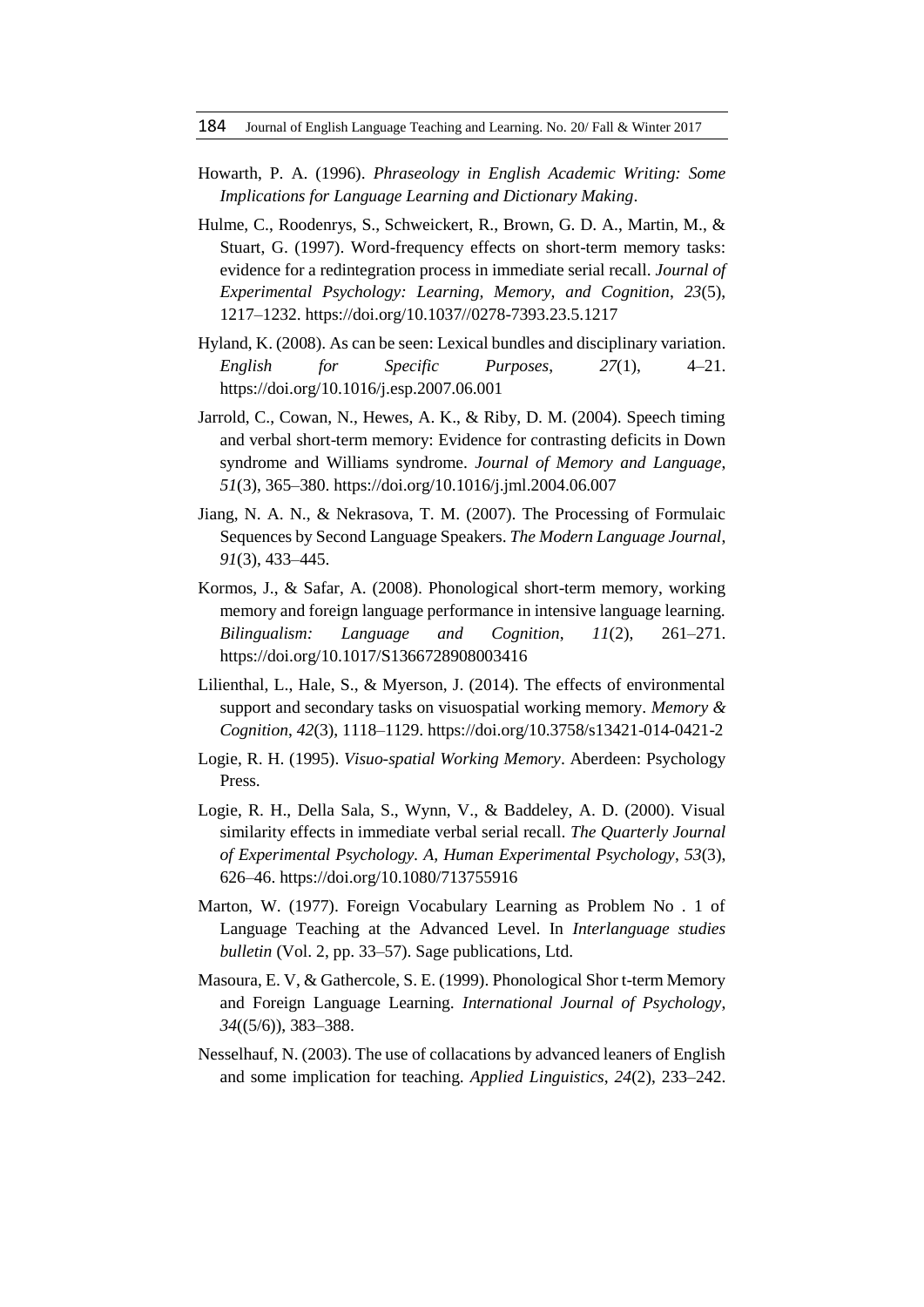https://doi.org/10.1093/applin/24.2.223

- O 'brien, I., Segalowitz, N., & Collentine, J. (2006). Phonological memory and lexical, narrative, and grammatical skills in second language oral production by adult learners. *Applied Psycholinguistics*, *27*(3), 377–402. https://doi.org/10.1017.S0142716406060322
- Palmer. (1933). *Second interim report on English collocations*. *Palmer, H. E. (1933). Second interim report on English collocations*. Tokyo: Kaitakusha.
- Papagno, C., Valentine, T., & Baddeley, A. (1991). Phonological short-term memory and foreign-language vocabulary learning. *Journal of Memory and Language*, *30*(3), 331–347. https://doi.org/10.1016/0749- 596X(91)90040-Q
- Papagno, C., & Vallar, G. (1992). Phonological Short-term Memory and the Learning of Novel Words: The Effect of Phonological Similarity and Item Length. *The Quarterly Journal of Experimental Psychology Section A: Human Experimental Psychology*, *44A*(1), 47–67. https://doi.org/10.1080/14640749208401283
- Rowe, G., Hasher, L., & Turcotte, J. (2008). Age differences in visuospatial working memory. *Psychology and Aging*, *23*(1), 79–84. https://doi.org/10.1037/0882-7974.23.1.79
- Service, E. (1992). Phonology, Working Memory, and Foreign-language Learning. *The Quarterly Journal of Experimental Psychology*, *45*(1), 21– 50. https://doi.org/10.1080/14640749208401314
- Service, E., & Craik, F. I. M. (1993). Differences between young and older adults in learning a foreign vocabulary. *Journal of Memory and Language*.
- Shallice, T., & Warrington, E. K. (1970). Independent functioning of verbal memory stores: a neuropsychological study. *The Quarterly Journal of Experimental Psychology*, *22*(2), 261–273. https://doi.org/10.1080/00335557043000203
- Shokouhi, H., & Mirsalari, G. (2010). Collocational Knowledge versus General Linguistic Knowledge among Iranian EFL Learners, *13*(4), 1–24.
- Sinclair, J. (2004). Trust the text: Language, corpus and discourse. In *An academic formulas list: New methods in phraseology research* (Vol. 31, pp. 487–512). University of Michigan. https://doi.org/10.1093/applin/amp058
- Sinclair, J., Jones, S., & Daley, R. (2003). *English collocation studies: The OSTI Report*. (Krishnamurthy Robert, Ed.), *Geoffrey Leech*. University of Birmingham Press.